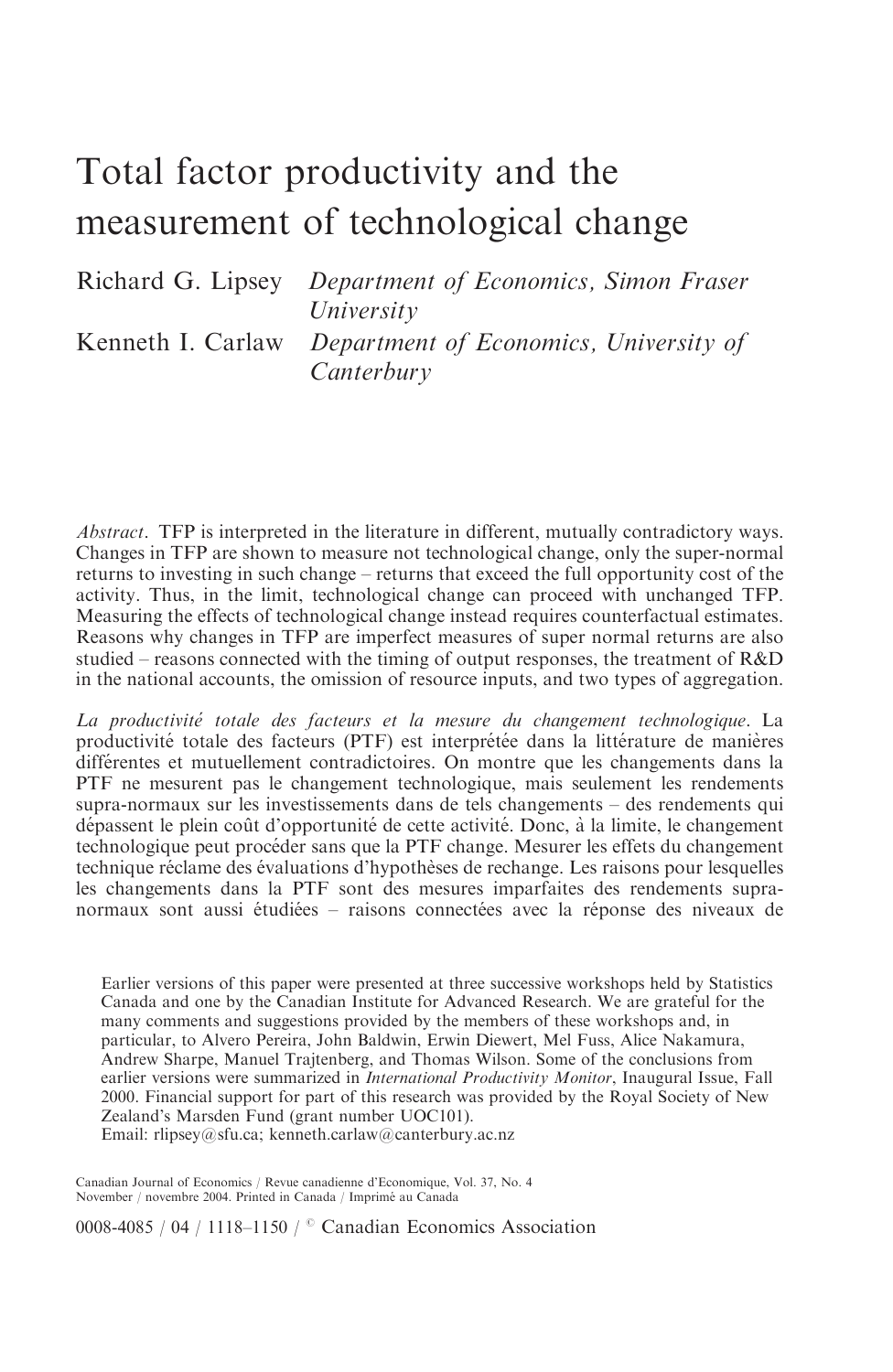production, le traitement de la R&D dans les comptes nationaux, l'omission des intrants de ressources, et deux types d'agrégation.

Economic historians and students of technology agree that technological change is the major determinant of very long-term economic growth.<sup>1</sup> If we knew no more than the Mesopotamians, or Medieval Europeans, our living standards would not be far above theirs, a bit more, owing to things such as capital accumulation but not much. Yet over shorter periods of time, there is debate over what proportion of economic growth is due to technological change and what to other forces, such as the accumulation of physical and human capital. Such debates imply that we are able to separate the effects of technological change from those of the other determinants.

We define *technological knowledge* as the idea set that specifies all activities that create economic value. It comprises knowledge about product technologies, the specifications of everything that is produced, process technologies, the specifications of all processes by which goods and services are produced; and organizational technologies, the specification of how productive activity is organized. All these are often referred to as just technology, and we will follow that practice whenever there is no ambiguity.

We first consider the total factor productivity (TFP) approach to measuring changes in technology. We argue that, contrary to widely held views, changes in total (or multi-) factor productivity do not measure technological change. Ideally, they measure only the super normal gains associated with such changes. Next, we discuss the counter-factual measures that are needed. Finally, since TFP is commonly used for many different purposes in theory, history, and policy, we look at some problems concerning its measurement and interpretation.<sup>2</sup>

## 1. Measuring technological change through TFP

The following quotations, which we list in descending order of the scope that they give to TFP, illustrate some of the different interpretations of TFP that are current in the literature.

'A growth-accounting exercise [conducted by Alwyn Young] produces the startling result that Singapore showed no technical progress at all.' Krugman

<sup>1</sup> Lipsey has argued this in several publications, for example, Lipsey (1992, 1993 and 1994). Of course, technological change and investment are interrelated, the latter being the main vehicle by which the former enters the production process.

<sup>2</sup> Another important reason for concentrating on TFP is that low TFP growth rates have been used by several authors to express scepticism about the existence and importance of the New Economy brought about by the ICT revolution. (See, e.g., Gordon 2000.) See Lipsey and Bekar (1995) for an early statement of why we do not accept this argument and Lipsey (2002) for a recent one.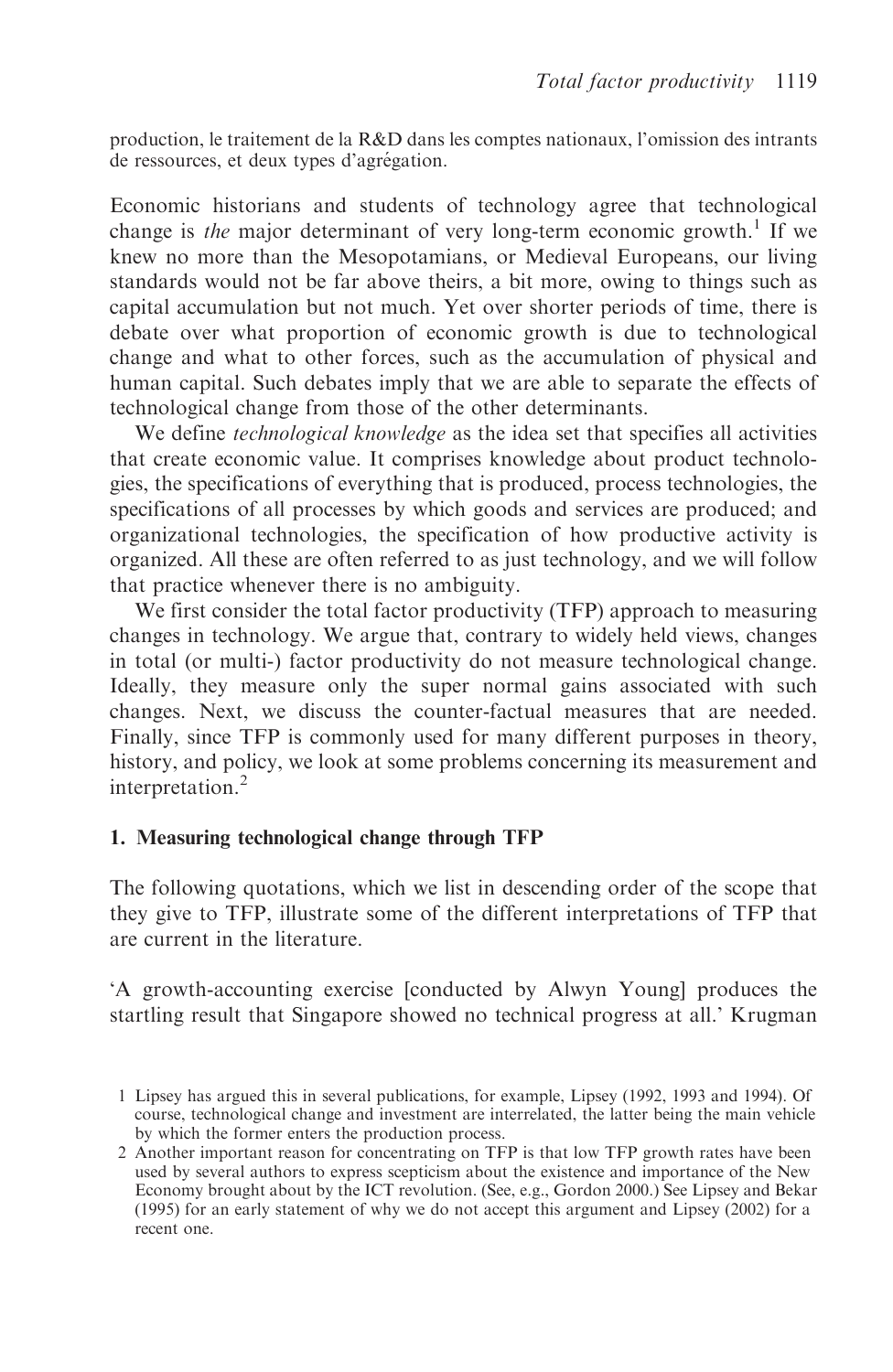# 1120 R.G. Lipsey and K.I. Carlaw

(1996, 55) 'Singapore will only be able to sustain further growth by reorienting its policies from factor accumulation toward the considerably more subtle issue of technological change.' Young (1992, 50)

'Technological progress or the growth of total factor productivity is estimated as a residual from the production function ... Total factor productivity is thus the best expression of the efficiency of economic production and the prospects for longer term increases in output.' Statistics Canada, (1998, 50–1, italics added)

'Growth accounting provides a breakdown of observed economic growth into components associated with changes in factor inputs and a residual that reflects technological progress and other elements.' Barro (1999, 119)

'It is clear that British capabilities for the transfer and improvement of technology were strong and improving during the first industrial revolution, and this no doubt was central to the (otherwise surprising) steady acceleration in TFP growth.' Crafts (1966, 200)

'The defining characteristic of [total factor] productivity as a source of economic growth is that the incomes generated by higher productivity are external to the economic activities that generate growth. These benefits 'spill over' to income recipients not involved in these activities, severing the connection between the creation of growth and the incomes that result.' Jorgenson (1995, xvii). 'That part of any alteration in the pattern of productive activity that is 'costless' from the point of view of market transactions is attributed to change in total factor productivity.' Jorgenson and Griliches (1967), reprinted in Jorgenson (1995, 54)

'The residual should not be equated with technical change, although it often is. To the extent that productivity is affected by innovation, it is the costless part of technical change that it captures. This ''Manna from Heaven'' may reflect spillover externalities thrown off by research projects, or it may simply reflect inspiration and ingenuity.' Hulten  $(2000, 61)^3$ 

'Is there something possibly wrong with the way we ask the productivity question, with the analytical framework into which we force the available data? I think so. I would focus on the treatment of disequilibria and the measurement of knowledge and other externalities.' Griliches (1994)

'All of the pioneers of this subject were quite clear about the tenuousness of such calculations and that it may be misleading to identify the results as 'pure'

<sup>3</sup> This notion is similar to that of Harberger (1998). His notion of 'real cost reduction' is a catchall, much like 'free lunch,' and not narrowly interpreted as externalities.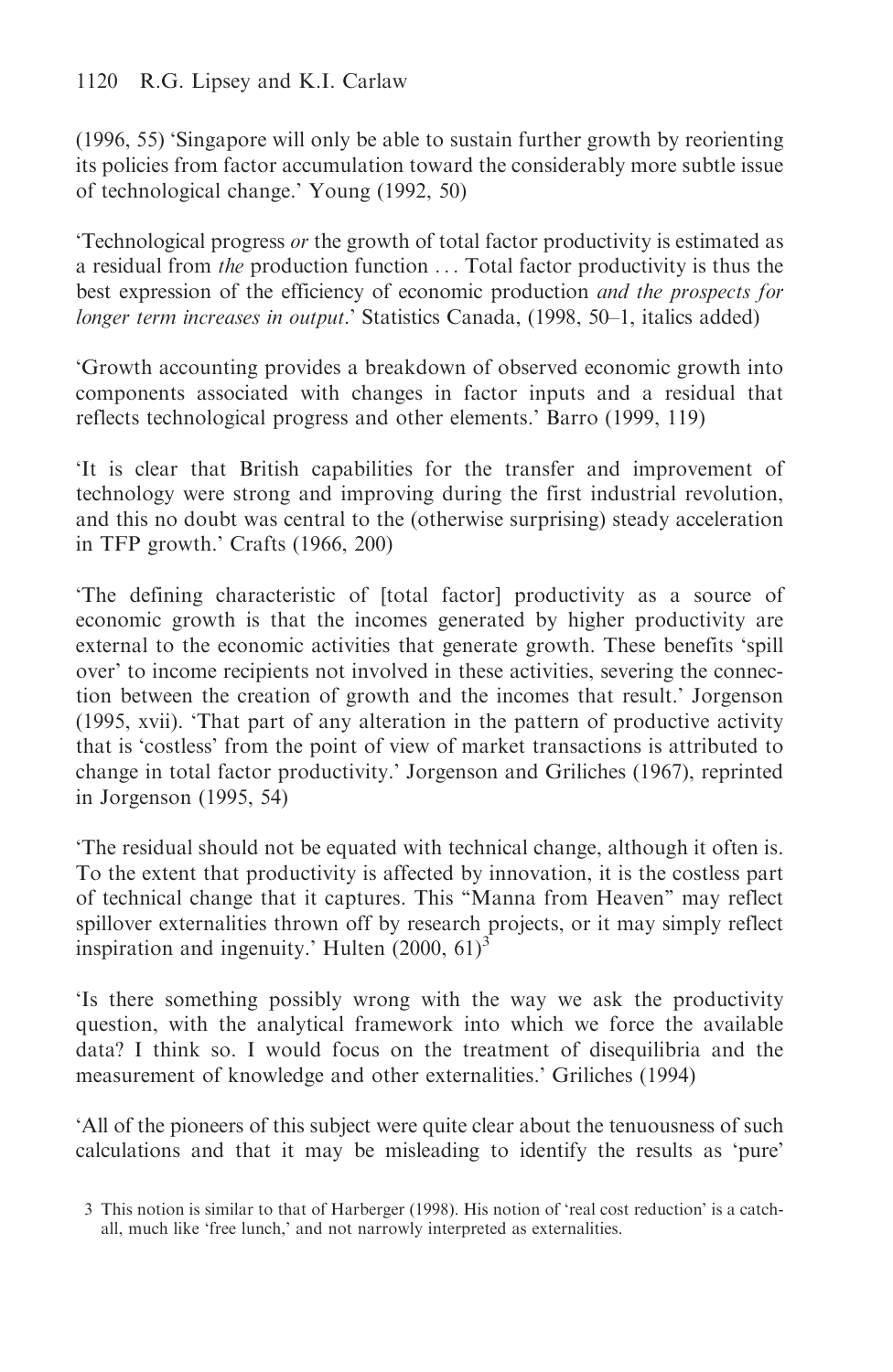measures of technical progress. Abramovitz labelled the resulting index ''a measure of our ignorance.''' Griliches (1995, 5–6) quoting Abramovitz (1956, 8)

These quotations illustrate three main positions. One group holds the view that changes in TFP measure the rate of technological change – Krugman, Young, Crafts,<sup>4</sup> Statistics Canada, Barro. The second group holds that TFP change measures only the 'free lunches' of technological change, which they argue are mainly associated with externalities and scale effects – Jorgenson and Griliches in (5) and Hulten. The third group is sceptical that TFP measures anything useful – Abramovitz and Griliches in  $(7\&8)^5$ 

Surely it is close to a scandal that a measurement relied on so widely is so variously interpreted. Although our position is close to the 'free lunch view,' we argue that there are important ambiguities surrounding that concept. Also, we do not accept that TFP growth should be close to zero, as Jorgensen and Griliches argued in their classic 1967 article. We hope in this article to go some way towards responding to Prescott's (1998) call for a theory of TFP. He implicitly agrees with our position by arguing that the sources of international TFP differences are more than just differences in employed technologies. We would, however, add to his list of other sources.<sup>6</sup>

## 1.1. Two measures of TFP

We start with a brief survey of the two most common methods of measuring TFP.

## 1.1.1. The growth accounting method

The growth accounting or residual method of TFP measurement originates in Solow's 1956 and 1957 articles. A production function is used to relate measured inputs to measured output. Any output growth not associated statistically with the growth in measured inputs is assumed to result from technological change (and other causes such as scale economies). Critical to this approach is the concept of a production function that is valid at whatever level of aggregation the calculations are to be made. This poses two sets of conceptual problems.

<sup>4</sup> In the major debate among economic historians regarding of the timing of the Industrial Revolution, the behaviour of measures of TFP has often been used as a measure of the timing. (See, e.g., Crafts and Harley 1992; Berg and Hudson 1994.)

<sup>5</sup> Although we give only two representatives of this view in our quotations, it has many other well-known members, including the Cambridge (England) economists who, for several decades starting in the 1950s, attacked the validity of the concept of an aggregate production function. See also Metcalf (1987, 619–20).

<sup>6</sup> Prescott suggests that international differences are explained by resistance of special interests to the adoption and efficient use of technologies currently used elsewhere. Studies such as Pack and Westfall (1986), Westphal (1990), and Wade (1990) provide evidence related to the many other reasons why TFPs differ among countries.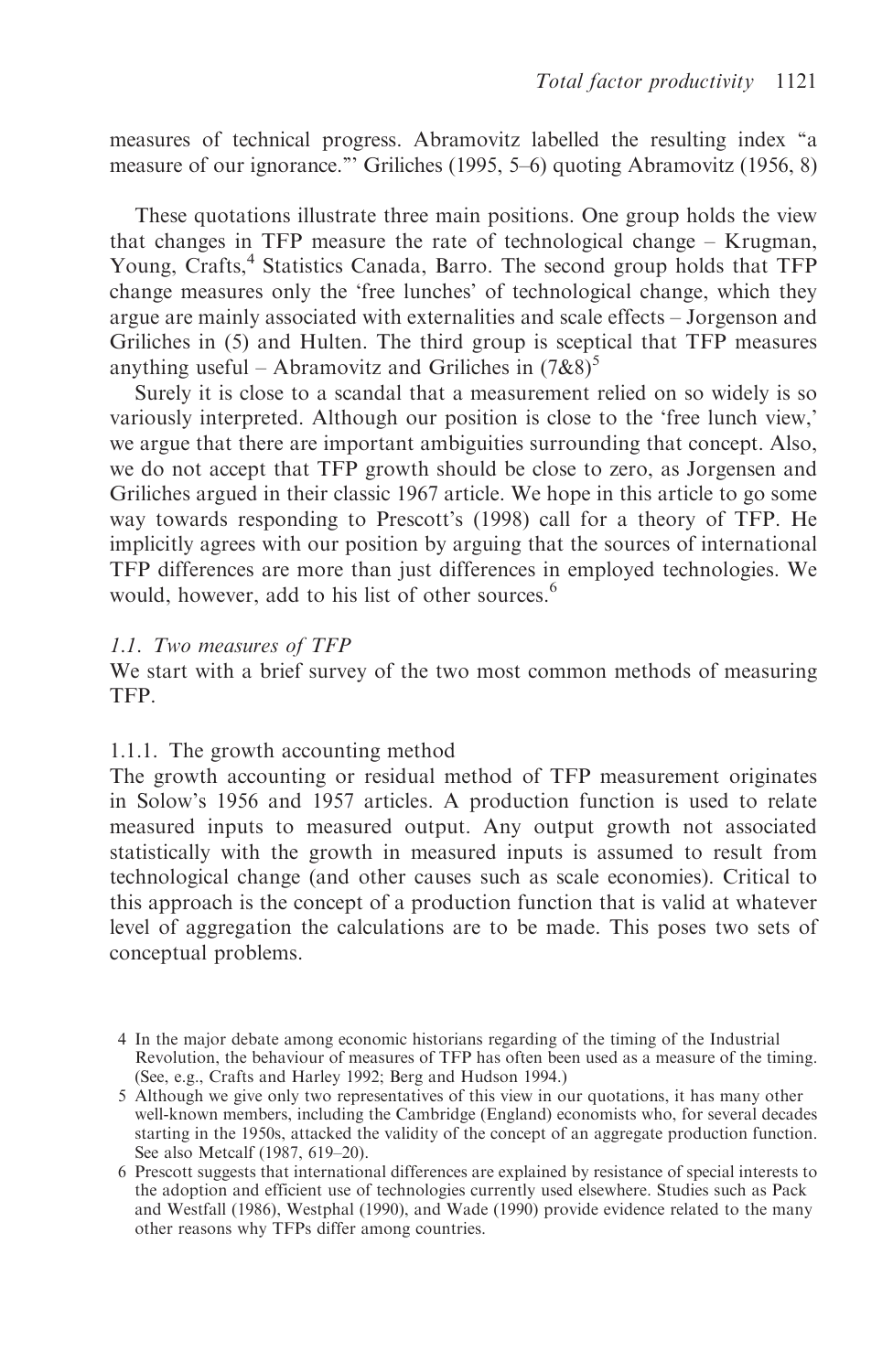First, if we are to measure technological change over long periods of time, there must be a stable production function linking changes in output to changes in factor inputs and changes in productivity (plus a number of other factors often ignored such as scale effects). Let us write

$$
Y = AF(K, H, L),\tag{1}
$$

where Y is output, K is physical capital, H is human capital, and L labour. To calculate TFP over long periods of time by production function based methods, we must make the heroic assumption that such a function remains stable over changes in general purpose technologies such as the replacement of steam by electricity as the power source for factories and the redesign of the factory layout. We must also assume that we can measure factor inputs over these long periods. In what units, for example, should we compare the amount of capital invested in a Victorian, steam-driven, manually controlled factory making stage coaches with that in an electrically powered, largely robot-controlled, modern factory making diesel electric passenger trains?<sup>7</sup>

A second set of problems concerns the aggregation from the production functions for individual products to the function that is actually used. This is possible in standard neoclassical theory that treats competition among firms as the end state that is perfectly competitive equilibrium. Production functions at any higher level of aggregation can be formally aggregated from firm production functions given a perfectly competitive world of single-product firms that are in equilibrium. (If there are multi-product firms, the basic function is each single product.) In contrast, in the Austrian tradition competition is seen as a process that takes place in real time.<sup>8</sup> Industry or nation-wide production functions cannot, however, be aggregated formally from a set of producers that are in process competition, even if all agents are price takers. Neither could they be aggregated from a set of markets that contain the mixture of oligopoly, monopolistic and perfect competition that characterizes real-world industrial structures, even if all firms were in end state equilibrium. The judgment of economists varies greatly as to how much the absence of end state competition and the presence of oligopoly matters. To make contact with the existing literature, we will proceed as if the aggregate production function is a meaningful concept over the time period in which we are interested.

<sup>7</sup> Jorgenson, Gollop, and Fraumeni (1987) attempt to control for some of these problems by accounting for changes in things such as input quality, legal forms of organizations, capital asset classes, and sectoral substitution.

<sup>8 &#</sup>x27;firms jostle for advantage by price and non-price competition, undercutting and outbidding rivals in the market-place by advertising outlays and promotional expenses, launching new differentiated products, new technical processes, new methods of marketing and new organisational forms, and even new reward structures for their employees, all for the sake of head-start profits that they know will soon be eroded ... [in short] competition is an active process' Blaug (1997, 255–6).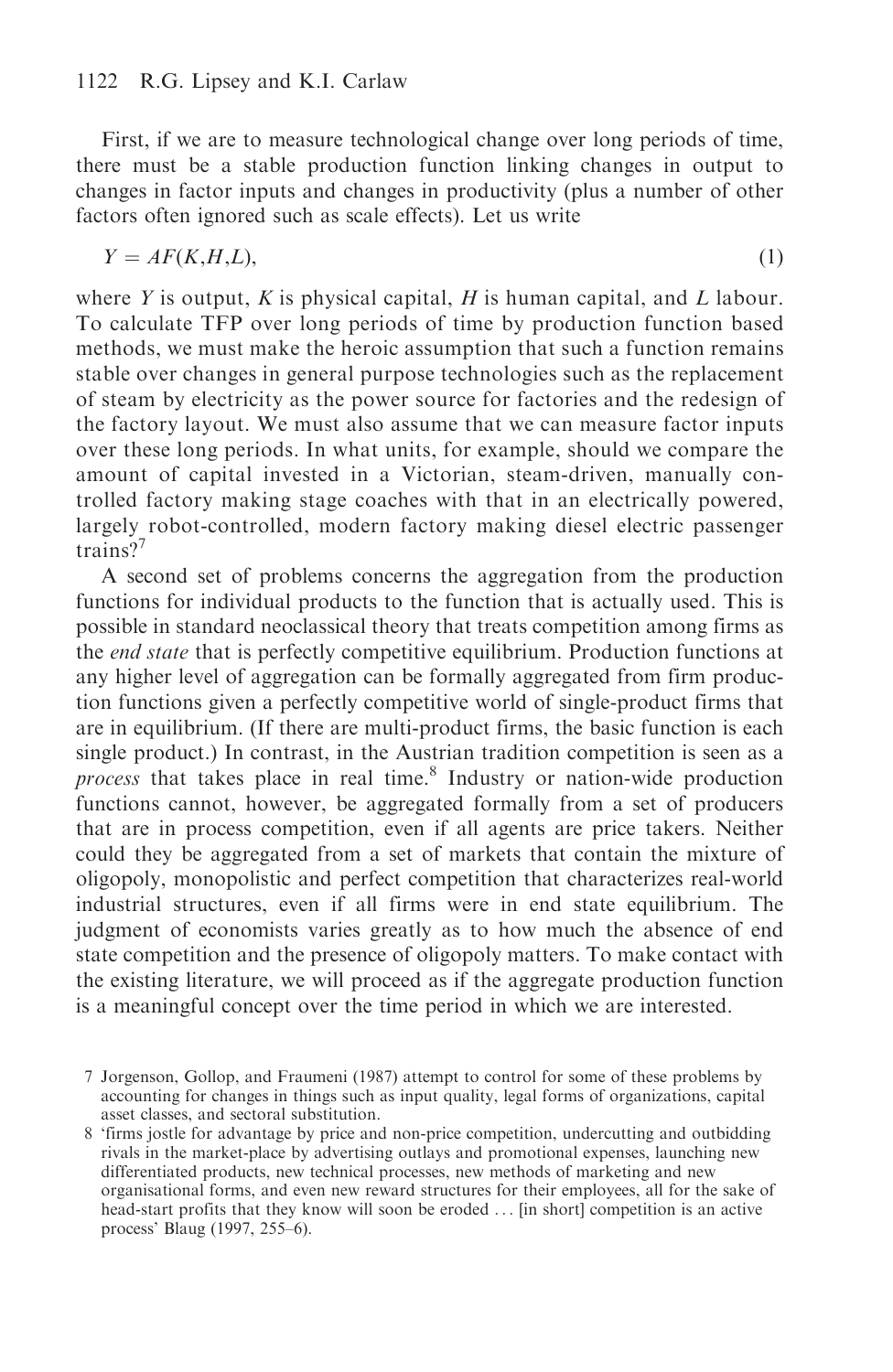To define TFP, we use the Cobb-Douglas version of the aggregate function<sup>9</sup>

$$
Y = AL^{\alpha} K^{\beta}, \ \alpha + \beta = 1, \text{ and } (\alpha, \beta) \in (0, 1), \tag{2}
$$

where the variables are as defined above. Changes in  $\vec{A}$  indicate shifts in the relation between measured aggregate inputs and outputs, and we assume that these changes are caused by changes in technology (or changes in efficiency and/or in the scale of operations of firms).

In theory, these inputs should be measured as flows of current services. In practice, the stock of available inputs is often used on the assumption that, over the long term, variations in capacity utilization can be ignored. Formally, what is required is that there be a constant proportional relation between the stock and the flow such as would happen if the level and intensity of utilization of each stock were unchanged. We make this assumption in what follows so that we can move between using stocks of capital and flows of capital services.

The geometric index version of TFP is calculated by dividing both sides of the production function by  $L^{\alpha} K^{\beta}$  to obtain

$$
TFP = Y/(L^{\alpha}K^{\beta}) = A.
$$

The growth rate measure of TFP can then be calculated as an arithmetic index generated by taking time derivatives of both sides of the above TFP expression (where the dot superscript denotes the time derivative):

$$
\frac{\dot{A}}{A} = \frac{\dot{Y}}{Y} - \alpha \frac{\dot{L}}{L} - \beta \frac{\dot{K}}{K} = \frac{T\dot{F}P}{TFP}.
$$
\n(3)

This equation defines total factor productivity as the difference between the proportional change in output minus the proportional change in a Divisia index of inputs.<sup>10</sup>

- 9 Many TFP studies use the more flexible translog function. Also, Jorgenson (2001) uses a production possibility frontier approach rather than an aggregate production function. But we lose little at our conceptual level by using the Cobb-Douglas formulation.
- 10 This aggregate production function approach is a simplification of a much broader concept of the aggregate production function that allows for the resource consuming activities of R&D. Examples include Jorgenson and Griliches (1967), Jorgenson (2001), and Barro (1999), whose approaches involve intermediate production functions, or a meta production possibilities frontier. Two critical features of these approaches are their treatment of R&D as an input and the returns to scale in production functions (or overall production possibilities set). Jorgenson and Griliches (1967) and Jorgenson (2001) treat all lines of production activities as having constant returns to scale, which implies that the part of technological change that involves costly R&D is not measured by changes in TFP. In contrast, Barro (1999) uses production functions that allow R&D to generate expanding product variety or quality with increasing returns to the intermediate R&D inputs. In Barro's case, because of the increasing returns to the intermediate R&D input, there is a Hicks-neutral, 'manna from heaven' component of technological change that is measured by changes in TFP and a component of the endogenous technological change generated from costly R&D that is not. All of this leaves open the questions about the meta or all-encompassing notion of the aggregate production function and about the appropriate formulation of R&D and knowledge production.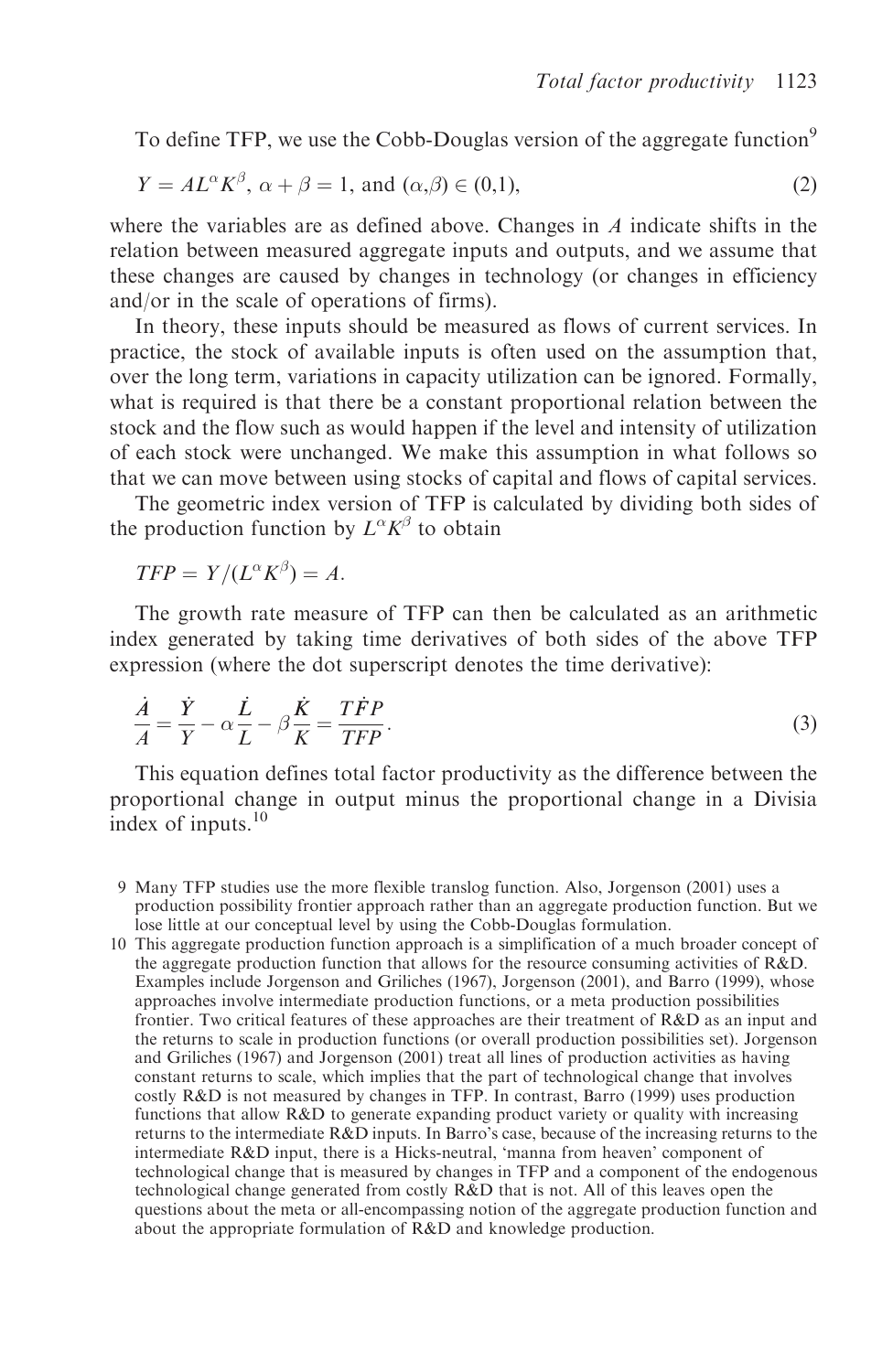Many economists have identified problems, of both concept and measurement, associated with growth accounting. Key references are Griliches (1987, 1994, and 1995), where he considers many sources of error in TFP measurements.<sup>11</sup> We do not review most of these issues because the problems are well understood.

## 1.1.2. The index number method

The index number method is an extension of, and complement to, growth accounting. Both use indexes and involve similar problems. However, the index number approach does not require an aggregate production function, though an appropriate index can be selected via the economic approach for some specified production function. Index number theory provides explanations for what is and is not possible in aggregation and acts as a check on some measurement problems in accounting. The method is to divide an output index by an input index:  $A_t = Y_t/I_t$ , where  $A_t$  is a level measure of total factor productivity,  $Y_t$  is an index of real output, and  $I_t$  is an index of the factor quantities used in production. This is a straightforward calculation, given the indexes of output and input.

Two approaches, the economic and the axiomatic, are commonly used for selecting from the many different index numbers that can be used in his type of measurement and that are surveyed by Diewert (1987) and Diewert and Lawrence (1999). In the economic approach, particular production functional forms can be linked to particular indexes. 'For example, the Törnqvist index used extensively in past TFP studies can be derived assuming the underlying production function has the translog form and assuming producers are price taking revenue maximizers and price taking cost minimizers' (Diewert and Lawrence 1999, 9). In contrast, the axiomatic approach compares the properties of the index number formulations with 'desirable properties,' and the index number that has the largest number of desirable properties is then used to calculate TFP.

One application of the index number approach is distance function analysis (DEA), which makes the strong claim of being able to separate TFP into two parts, one due to increased efficiency in resource use and one due to technological change. (See, for example, Fare et al. 1994 and Fare, Grosskopf, and Margaritis 1996.) The method uses a Malmquist index and compares ratios of outputs with inputs (TFP) across units. It requires the assumption that all the units being compared, which may be firms, industries, or whole countries, have identical production functions. Although this heroic assumption might be

<sup>11</sup> Griliches (1987, 1010–13) outlines some conceptual and empirical problems concerning the measurement of TFP. These relate to the following issues: (1) a relevant concept of capital, (2) measurement of output, (3) measurement of inputs, (4) the place of R&D and public infrastructure, (5) missing or inappropriate data, (6) weights for indices, (7) theoretical specifications of relations between inputs, technology, and aggregate production functions, and (8) aggregation over heterogeneity. Concerning point (6), Diewert (1987, 767–80) shows that very restrictive assumptions have to be satisfied to generate these indices of output and input.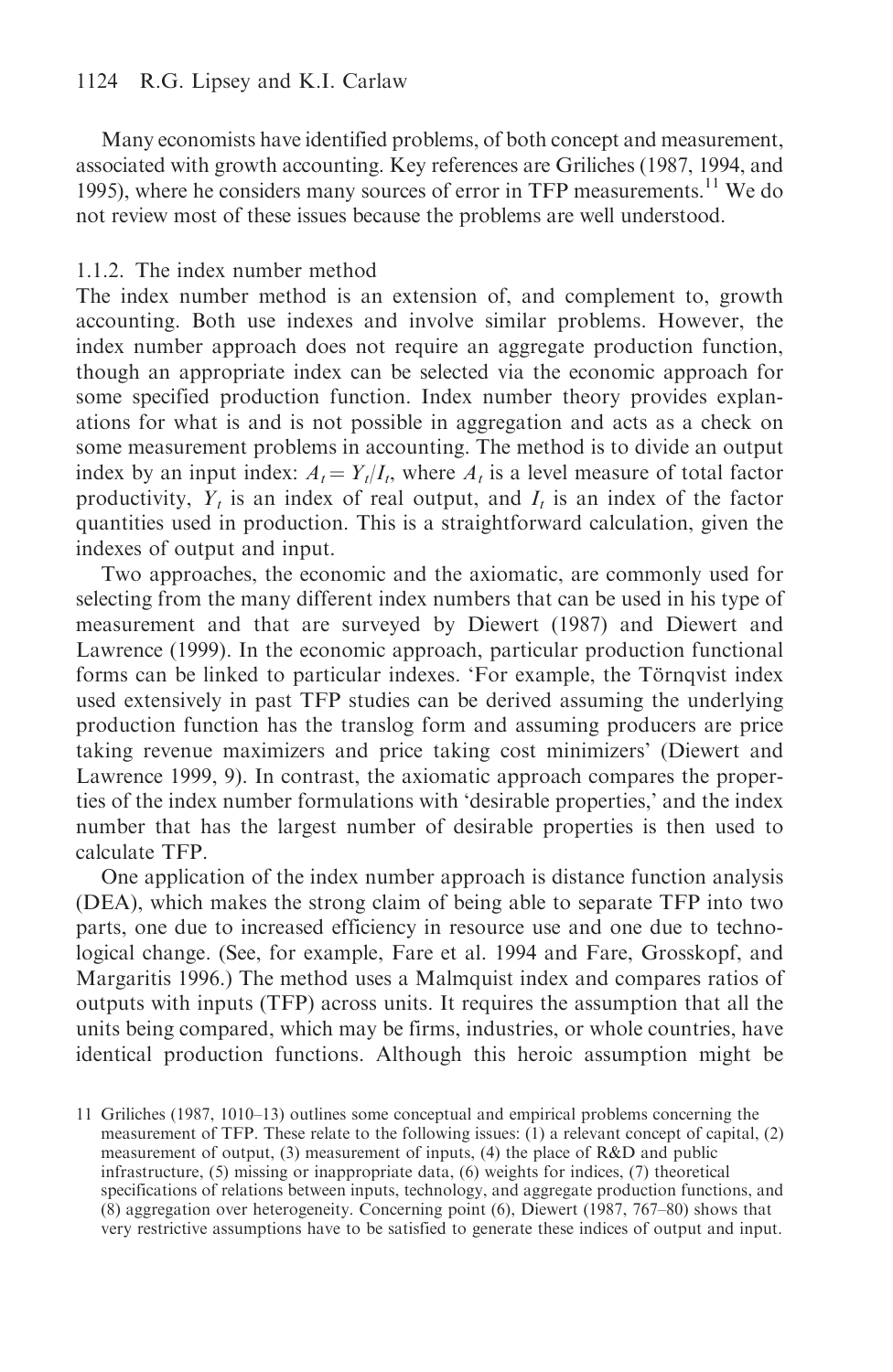applicable when one industry is being compared across similar countries, it is not credible when the comparison is made among different industries or even firms within one industry. If production functions are not the same (for evidence see Jorgenson, Gollop, and Fraumeni 1987), there is no reason why relative average products should relate to relative efficiencies, since efficiency requires equality of the marginal not average products of each resource in its various uses. Commenting on the study by Fare, Grosskopf, and Margaritis (1996), Diewert and Lawrence (1999) state: 'Evidently, they just used a variant of DEA analysis, assuming that the value added outputs of each industry can be produced by every other industry. This seems to be a rather untenable assumption to say the least and hence we suspect that their measures of efficiency change and technical progress are essentially worthless.'

## 1.2. TFP and costly technological change

We argue that changes in TFP do not measure technological changes but do, ideally at least, measure the associated super-normal profits, externalities and 'free lunches'.12 Virtually all technological change is embodied in one form or another: new or improved products, capital goods, or other forms of production technologies; and new forms of organization in finance, management, or on the shop floor. Although much innovation is in product technology, we concentrate on process and organizational technologies. For concreteness, we focus on capital goods although any embodied technology would do.

Although much theory proceeds as if these changes appear spontaneously, most of them result from resource-using activities. The costs involved in creating these technological changes are more than just conventional R&D costs. They include costs of installation, acquisition of tacit knowledge about the manufacture and operation of the new equipment, learning by doing in making the product, and learning by using it, plus a normal return on the investment of funds in development costs. We refer to the sum of these as 'development costs.'

Jorgenson and Griliches (1967) made a path-breaking contribution when they argued that changes in TFP would measure only the gains in output that were over and above the development costs of the technological advances that brought them about. Unfortunately, because they argued that these gains would, when properly measured, be close to zero and because Jorgenson subsequently spent a good deal of time trying to produce this zero result empirically, the debate that followed the publication of their paper centred on whether the measure should be zero, obscuring their important point that changes in TFP did not measure technological change.<sup>13</sup>

<sup>12</sup> Others who have argued positions include Nelson (1964), Jorgenson and Griliches (1967), Rymes (1971), who discusses the need to measure technological change in a dynamic framework, and Hulten (1979 and 2000).

<sup>13</sup> Jorgenson subsequently changed his view that TFP should be equal to zero and has developed a number of refinements for measuring TFP. (See, e.g., Jorgenson, Gollop, and Fraumeni 1987; Jorgenson and Stiroh 2000.)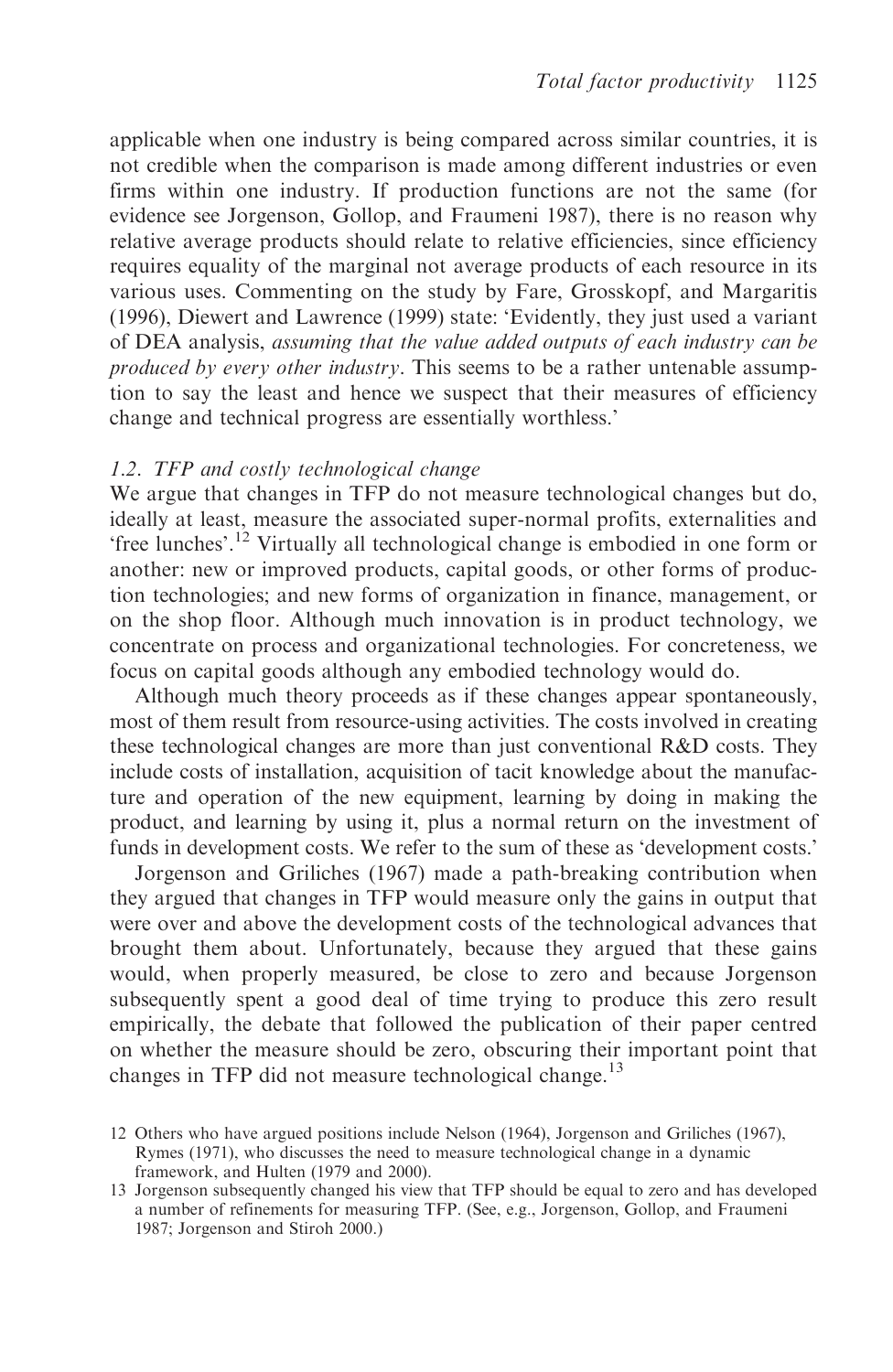## 1.2.1. Physical capital

Firms that do not make mistaken investments in developing new technologies must recover all of their development costs in the selling price of the new capital good. This implies that the price of the capital good, and thus the investment that the users must make in buying it, will capitalize all development costs. Let us say, for example, that an existing machine is improved so that it does more work on the same job than did its predecessor. Let the value of the fully perfected new machine's marginal product in the user industry be  $\nu$ . This is the maximum price that users will be willing to pay for each new machine. Let the price required to allow the producers just to recoup their full development costs be w and consider three cases. (1) If  $w > v$ , foresighted producers will not develop the machine and if they do,  $TFP < 0$ . (2) If  $w = v$ , costs are just covered, the rise in the cost of the machine just equals the value of the new output, and  $T\ddot{F}P = 0$ . (3) If  $w < v$ , profits are made and  $T\ddot{F}P > 0$ . In case (3), there is a return over and above what is needed to recover the development costs that created the innovation. This will be shared between the capital goods producers and the users in a proportion that will depend on the type of market in which the good is sold. In all three cases, we have technological change. This is the sense in which changes in TFP do not measure technological change per se but only the profits that it produces (as well as some free lunch externalities). Thus, zero change in TFP does not mean zero technological change. It means only that investing in R&D has had the same marginal effect on income as investing in existing technologies (investment with no technological change) and that there are no external effects that show up in current increases in output elsewhere in the economy without corresponding current increases in inputs.<sup>14</sup>

If the marginal productivities of investing in new and existing technologies are the same, the new technology might seem to confer no benefit. In section 2, below, and in more detail in Carlaw and Lipsey (2002a), we argue that the gain under these circumstances is not to be found at the current margin. Instead, it is to be found in the difference between the time path of GDP if technology had remained constant and the path of its actual behaviour as technology changes.

## 1.2.2. Human capital

Now consider the accumulation of human capital. Time series data show more time spent in both formal and informal education today than in 1900, partly because there is more to learn for all levels of entry into the labour force. Today's contribution of human capital to output would be much smaller than it actually is if the longer time in education were spent in learning only the

<sup>14</sup> The study paper version of this paper (available from http://sfu.ca/ $\sim$ rlipsey) contains an appendix in which this case is investigated in much more detail.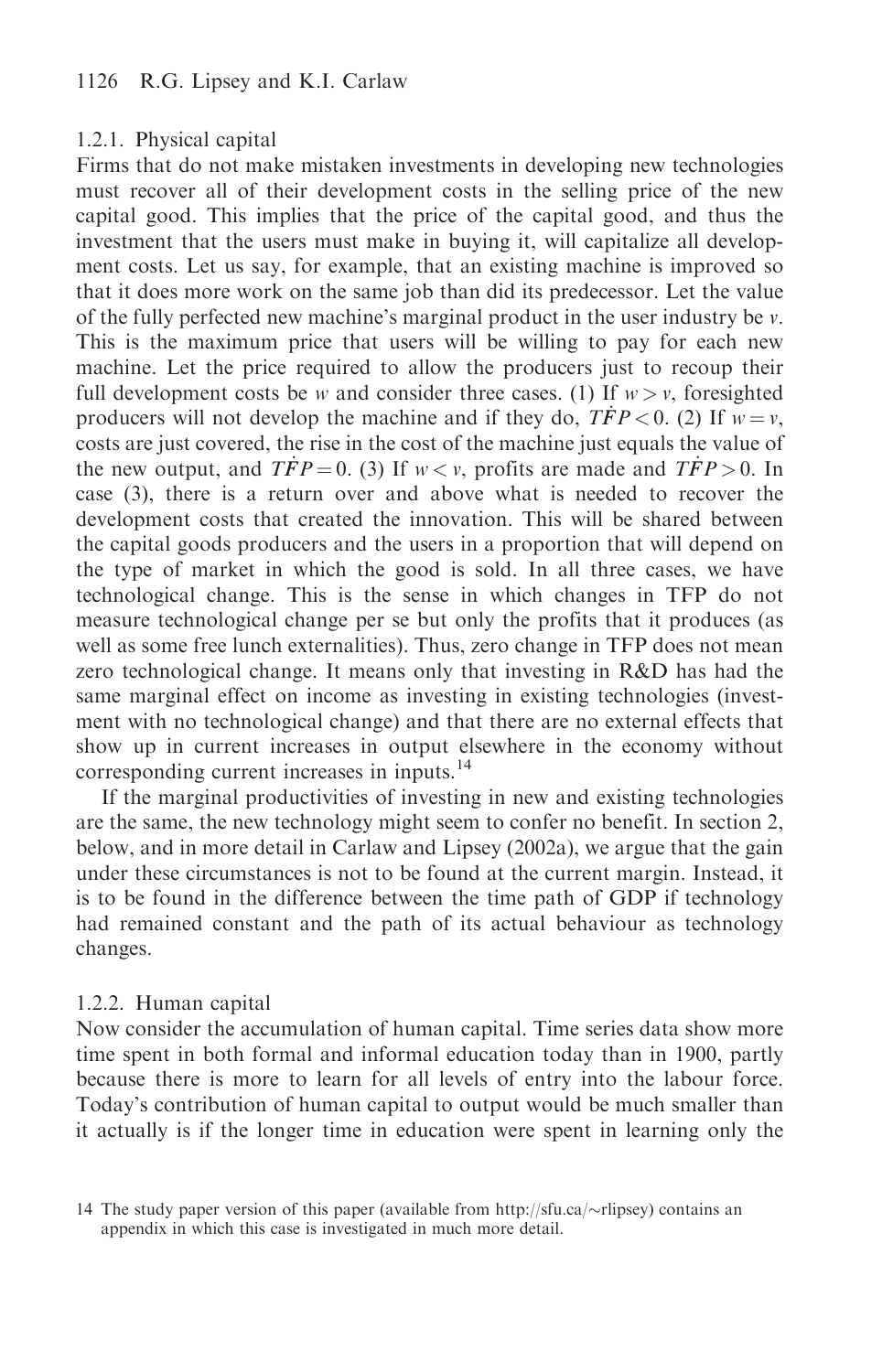knowledge that was available in, say, 1900. To estimate the effects of accumulating more human capital while holding technology constant, we need to think of educating more people to the full level of knowledge existing at some base period such as 1900. Holding population constant, the difference between the total contribution of human capital and the technology-constant contribution measures the results of embodying new technological knowledge in human capital rather than the accumulation of 'pure' human capital.

It is conceptually difficult, therefore, to separate the effects on output of accumulating more human capital from those of acquiring new technological knowledge. If we include the effects of this new technological knowledge as human capital, we will measure the effects of technological change as increases in human capital rather than as increases in TFP. Whether or not we do this is largely a matter of taste and convenience. But if we do, we are not justified in concluding that technological change accounts for little of the observed increases in outputs just because increases in inputs, including increases in measured human capital, explain most of the growth in output statistically.

Similar problems arise in disentangling the influence of pure human capital from the influence of the technological knowledge embodied in it when dealing with cross-sectional data. To make useful cross-section comparisons, we must understand not only *how much* is known, but also *what* is known. For example, six years of schooling in Marxist philosophy and the sayings of Chairman Mao would produce less valuable human capital than six years' studying the 'three  $R_{S.}$ <sup>,15</sup>

Correctly measuring the quantity of human capital and allowing for variations in it are important, particularly for TFP studies based on a single macro production function, which usually includes a single index number of human capital as an input. None of the measures that are currently used in practice can separate the accumulation of 'pure' human capital from the accumulation of the technological knowledge that it embodies. Thus, they cause understatements of the contribution of technological change to economic growth.<sup>16</sup>

- 15 Pomeranz (2000) argues that the eighteenth-century Chinese had a literacy level similar to that of Europe. But a quantity of human capital equal to that of the Europeans does not imply that the Chinese were on the verge of the Industrial Revolution. Bekar and Lipsey (forthcoming) argue that English human capital provided the knowledge needed for mechanization of industry, while Chinese human capital contained little scientific and engineering content.
- 16 For another illustration, consider two countries: A, which has an elaborate set of technologyenhancing policies, and  $B$ , which has none. Years of schooling are higher in  $A$  than in  $B$  because there is more technological knowledge to be learned. If we ascribe the superiority of A's productivity over  $B$ 's to a higher quantity of human capital, we are measuring differences in available technologies as differences in human capital. Measures that produce similar TFP residuals and account for output differences by differences in the input of human capital do not demonstrate that A's technology enhancing policies are ineffective. (Arguments that they do are common in the development literature.)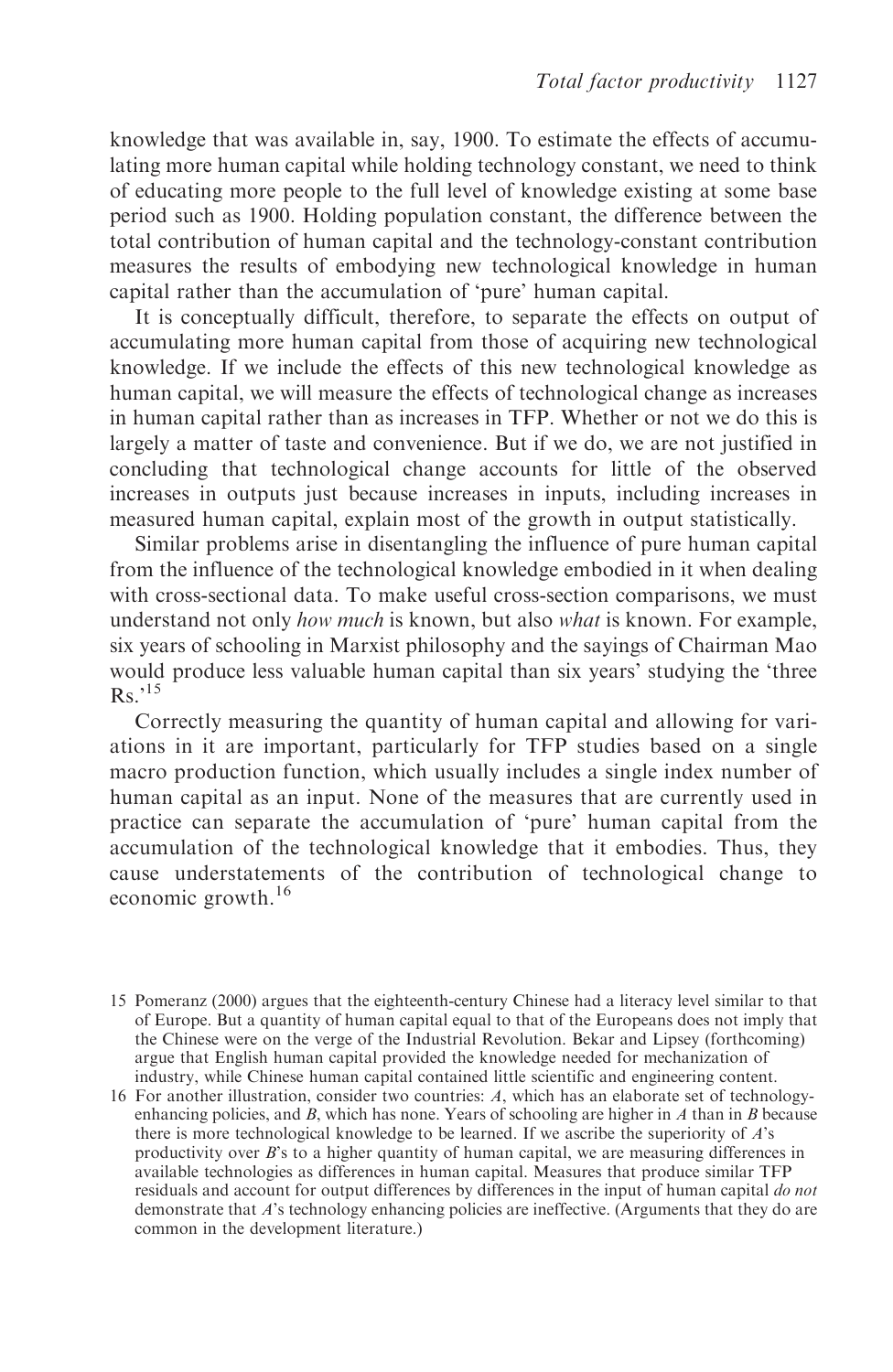# 1.2.3. Disembodied technological change

None of the above conclusions would be altered if the technological changes were disembodied, because all that matters for changes in TFP is whether there is an increase in inputs to offset any observed increase in outputs. Thus, contrary to what is often stated in the literature, disembodied technological change does not necessarily raise TFP. We suspect that the presumption in the literature that it does is due to an often-made implicit, assumption that all disembodied changes are costless, which, of course, they are not. For example, the reorganization of the factory that followed the introduction of the unit drive electric motor was not embodied in any physical capital, yet it entailed some heavy development and learning costs, which, in the limit, could have been equal to the resulting gain in productivity thus reducing measured TFP growth to zero. This is a limiting case, but it illustrates that, just as with embodied changes, it is the margin of increases in outputs over increases in inputs that matters, not the nature of the technological change itself.

Another possible source of confusion is concentration in the theoretical literature on embodied technological changes that are Harrod neutral rather than on the common case in which a new machine is absolutely saving on both labour and capital. Lean production is one of many examples. (See Womack, Jones, and Roos 1990.) Hicks-neutral embodied change that raises the efficiency of labour and capital in equal proportions is analytically indistinguishable from Hicks-neutral disembodied technological change that raises the efficiency parameter  $A$  in our production function.<sup>17</sup>

## 1.2.4. Free lunches and super normal benefits

The concept of a 'free lunch' has become associated with externalities and other unpaid-for benefits that accrue to third parties. This does not capture the full range of benefits that TFP measures. In a perfectly competitive end-state equilibrium in which foresighted individuals invest in new technologies under conditions of risk, the expected return from all lines of expenditure are equal. Thus, the expected returns to investing in a new technology just cover the opportunity cost of its R&D and are equal to the return to investing in new capital that embodies existing technologies. Additional returns would then arise only because of externalities. For this reason, Jorgenson and Griliches, and others who followed them, associated TFP with the 'free lunches' of externalities.

In contrast, under the process competition that characterizes real-world technological change in which new technologies are developed under conditions of Knightian uncertainty, with knowledge at least partially appropriable by those who create it, investments in new technology can, and often do, yield

<sup>17</sup> More generally, an embodied technological change that raises the efficiency of K by  $x\%$  and L by  $y\% (y \lt x)$  in equation (2) is empirically indistinguishable from a change that raises A by  $y\%$ and K by  $(x - y)\%$ .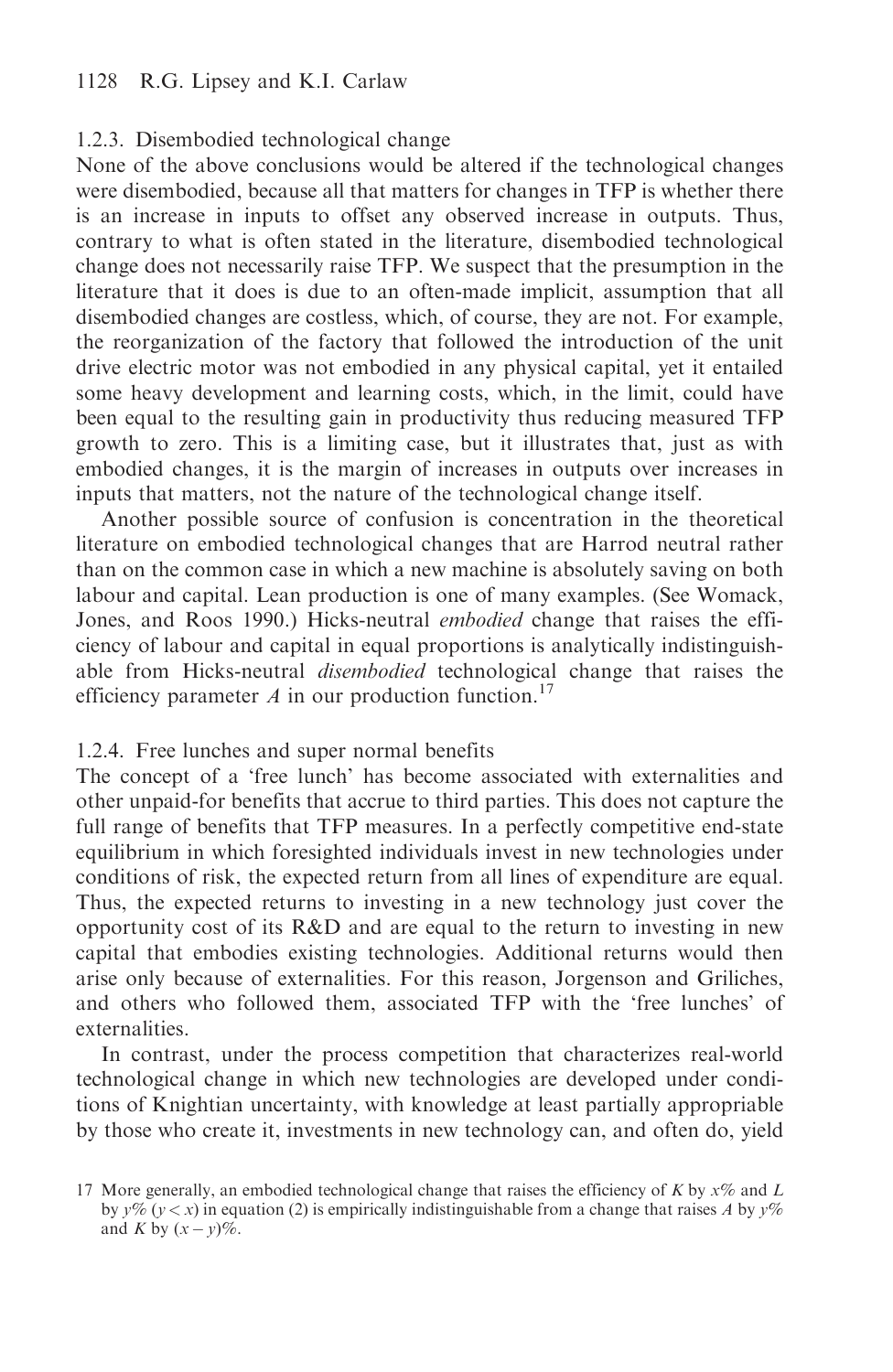returns well above the going rate of return in the rest of the economy. An entrepreneur who received a return of say 30% on innovating an unproven new technology when the normal return on investing in exiting technology was 15% would be surprised to be told that half of what he had earned was a 'free lunch.' Indeed, it is not a free lunch but a return for undertaking the major uncertainties associated with investing in new technologies. We define the difference between the firm's return to innovation and the return that can be obtained by investing in capital embodying existing technology as the firm's 'super normal profits.'

To allow for these returns to uncertainty, as well as for genuine free lunches, we define the 'super normal benefits' of technological change as the sum of all associated output increases and cost reductions accruing to anyone in the economy *minus* the new technology's development costs. These are the sum of super normal profits that accrue to innovators plus the benefits of external effects in raising outputs elsewhere without corresponding increases in costs.

If a new technology is developed in an oligopolistic industry, the full super normal benefits could be appropriated by the developers, yielding super normal benefits without externalities. If the developers cannot appropriate all the gains for themselves, some of the super normal benefits may become externalities. Furthermore, because of technological complementarities, major innovations in one sector create opportunities for profitable, resource-using innovations elsewhere that do not show up as conventional externalities.<sup>18</sup> If exploiting these opportunities yields a return above full costs, they are also external benefits.

These considerations do not alter the measured value of TFP changes, which remain increases in output in excess of measured increases in inputs, but they do suggest an alteration in how we view them. If one understands that TFP includes part of the return on innovation, there is no problem in calling it a measure of 'free lunches.' We prefer the term 'super normal benefits,' since this term avoids the impression that they are strictly manna from heaven.

The distinction is worth making because it is easy to misinterpret what changes in TFP do measure, once it is accepted that they are not a measure of technological change. For example, Hulten writes that the Hicksian shift parameter,  $A_t$ , 'captures only *costless* improvements in the way an economy's resources of labor and capital are transformed into real GDP (the proverbial 'Manna from Heaven'). Technical change that results from R&D spending will not be captured by  $A_t'$  (2000, 9n.5). In contrast, we argue that the (often large) part of the gains from R&D that is in excess of the 'normal' rate and that

<sup>18</sup> Carlaw and Lipsey (2002a) define a class of spillovers arising from new technologies that is much broader that conventionally defined externalities. They call these 'technological complementarities' and define them as arising 'in any situation in which the past or present decisions of the initiating agents with respect to their own technologies affect the value of the receiving agents' existing technologies and/or their opportunities for making further technological changes.'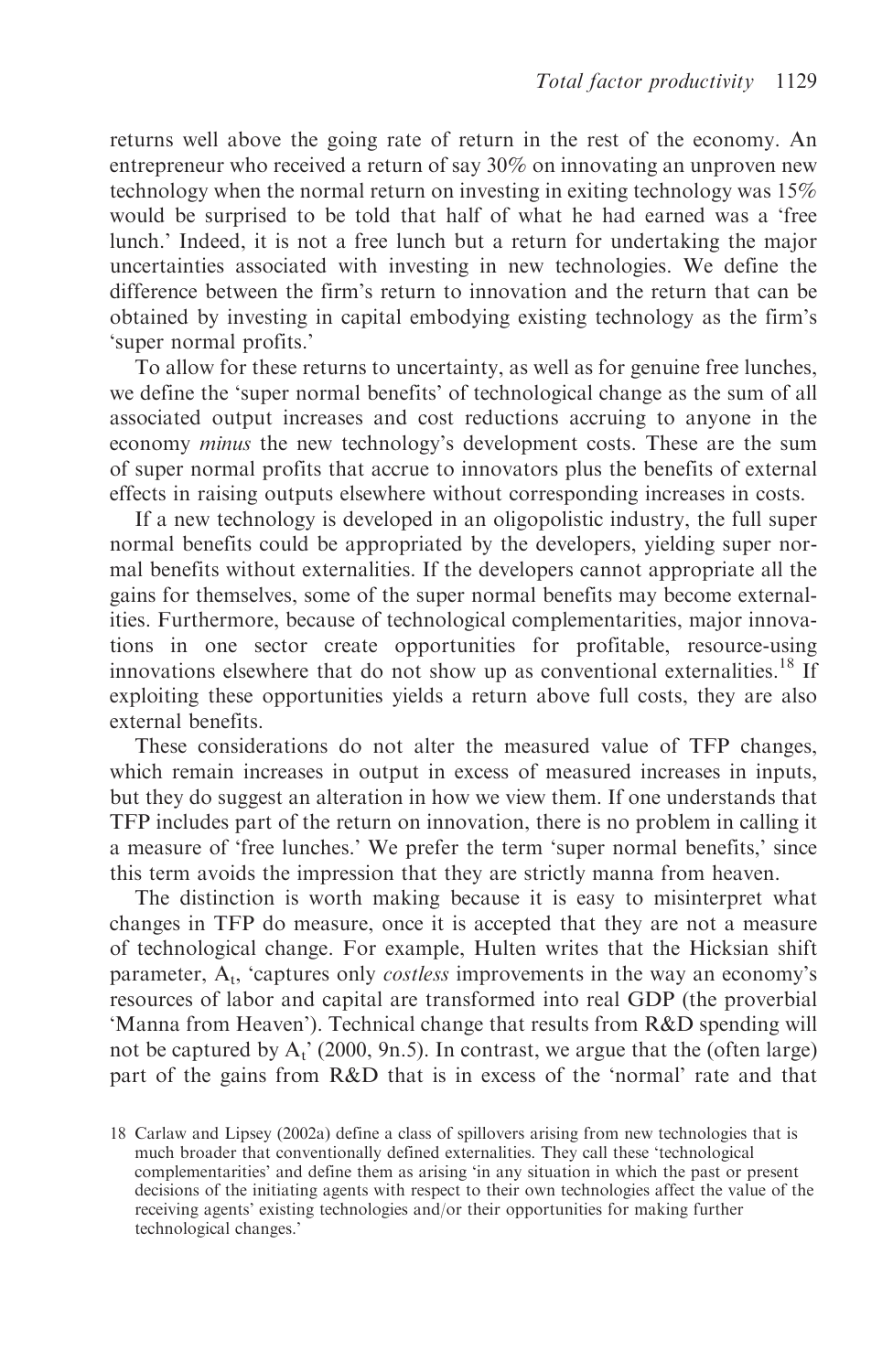## 1130 R.G. Lipsey and K.I. Carlaw

accrues to the innovators for undertaking uncertain investment, and without which invention and innovation would not occur, is so captured.

## 2. Counter factual measures

If changes in TFP do not measure technological change (in the sense that there can be income-increasing technological change with constant TFP), we must seek an alternative measure. We begin by reconsidering technological change and then look at how its effects can be ascertained.

## 2.1. The conceptualization of technological change

One big problem in measuring the effects of technological change is to separate them from the capital accumulation that embodies much of them. In practice, this is difficult, possibly impossible. Conceptually, these two concepts are separated in two steps. First, we hold all technologies constant at what was known at some base period. Then we accumulate more physical capital that embodies those base period technologies and more human capital in the form of more education only in what was known in the base period. The resulting change in output is due to 'pure' capital accumulation. The difference between this change and the actual change in output is 'due to' or 'enabled by' technological change in the sense that it could not have happened without it. Measured over a period of a century or more, the difference due to technological change would be very large indeed.

Here are just a few illustrative examples of what the constant-technology experiment would reveal if conducted between now and a base period of 1900. (1) Feeding 6 billion people with the agricultural technologies of 1900 would have been impossible.<sup>19</sup> (2) Pollution would have become a massive problem. (3) Since most new technologies save on all inputs – a process that Gubler (1998,240) calls 'dematerialization' – to produce the value of today's output with 1900 technologies would have required vastly more resources than are currently being used, thus exhausting many of them. Furthermore, with no changes in technological knowledge, the scope to replace materials that were becoming scarcer with more plentiful alternatives would have been greatly restricted. (4) The marginal utility of income would have diminished rapidly as people accumulated larger and larger stocks of the 1900-design durable goods and consumed increasing amounts of 1900-style services and perishables.

While this is, of course, speculation, it shows that growth of labour and capital at twentieth-century rates with truly constant technology would have produced massive problems.

<sup>19</sup> Since population is endogenous, it is not clear how much population would have increased if food-producing technologies had remained frozen at 1900 levels.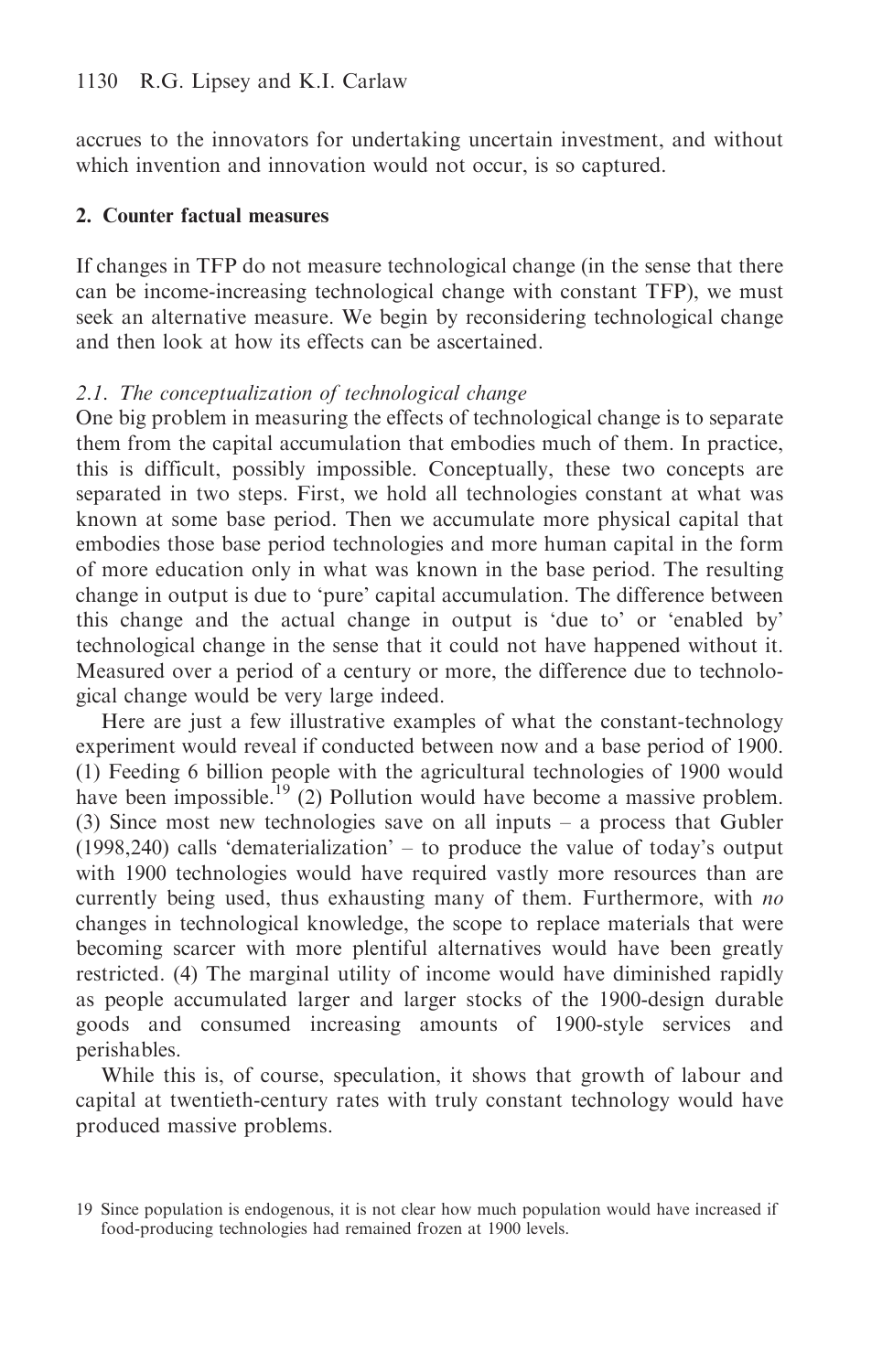# 2.2. GPT-driven growth<sup>20</sup>

We view economic growth as being driven by a succession of general purpose technologies (GPTs) that create opportunities for profitable investments in new product, process, and organizational technologies.<sup>21</sup> The opportunities come from the technological complementarities created by radically new technologies and would not have existed without the GPT.

The evolution of major new technologies, particularly GPTs, prevents the marginal product of capital from declining continuously over time, because one innovation enables another in an evolution that stretches over decades, even centuries. Even if the development costs of each of the new technologies that are enabled by a new GPT are just covered by sales revenues, the path dependency in which new inventions and innovations build on existing ones, implies that the marginal product of capital will eventually be higher than it would have been under conditions of static technology. Eventually, however, the possibilities for exploiting one particular GPT begin to peter out. Think, for example, what the range of new innovation possibilities and the rate of return on investment would now be if the last GPTs to be invented had been steam for power, the iron steam ship for transport, steel for materials (no manmade materials) and the telegraph for communication (the voltaic cell but no dynamo). Thus the time path of cumulative investment opportunities related to a particular GPT from its inception often resembles a logistic curve, rising slowly at first when the GPT is still in its crude specific use stage; then rising ever more rapidly as each innovation expands the space for further innovations at an increasingly rapid rate; then slowing as the possibilities for new technologies that are enabled by the GPT begin to be exhausted.<sup>22</sup> For simplicity, we assume that the cumulative curve has a linear portion at the outset and then eventually flattens as possibilities begin to be exhausted.

These considerations suggest two important conclusions. First, because the concept of the super normal gains measured by changes in TFP is based on what is happening to current output and current costs, it does not cover the important cases where one innovation enables others, often in an indefinitely long future stream. Think, for example, of how many of today's innovations depend on the dynamo or the computer chip. So the social benefits from specific technological changes go well beyond what can even ideally be measured by TFP changes. Second, the economic benefit of new technologies is in

<sup>20</sup> This section draws on Carlaw and Lipsey (2002, and forthcoming).

<sup>21</sup> General purpose technologies share some important common characteristics: they begin as fairly crude technologies with a limited number of uses; they evolve into much more complex technologies with dramatic increases in the range of their use across the economy and in the range of economic outputs that they help to produce. A mature GPT is defined formally as a technology that is widely used, has many uses, and has many complementarities with other existing technologies. (See Lipsey, Bekar, and Carlaw 1998a.)

<sup>22</sup> Freeman and Louca (2001) provide an analysis of this phenomenon built around the concept of technoeconomic paradigms rather than GPTs.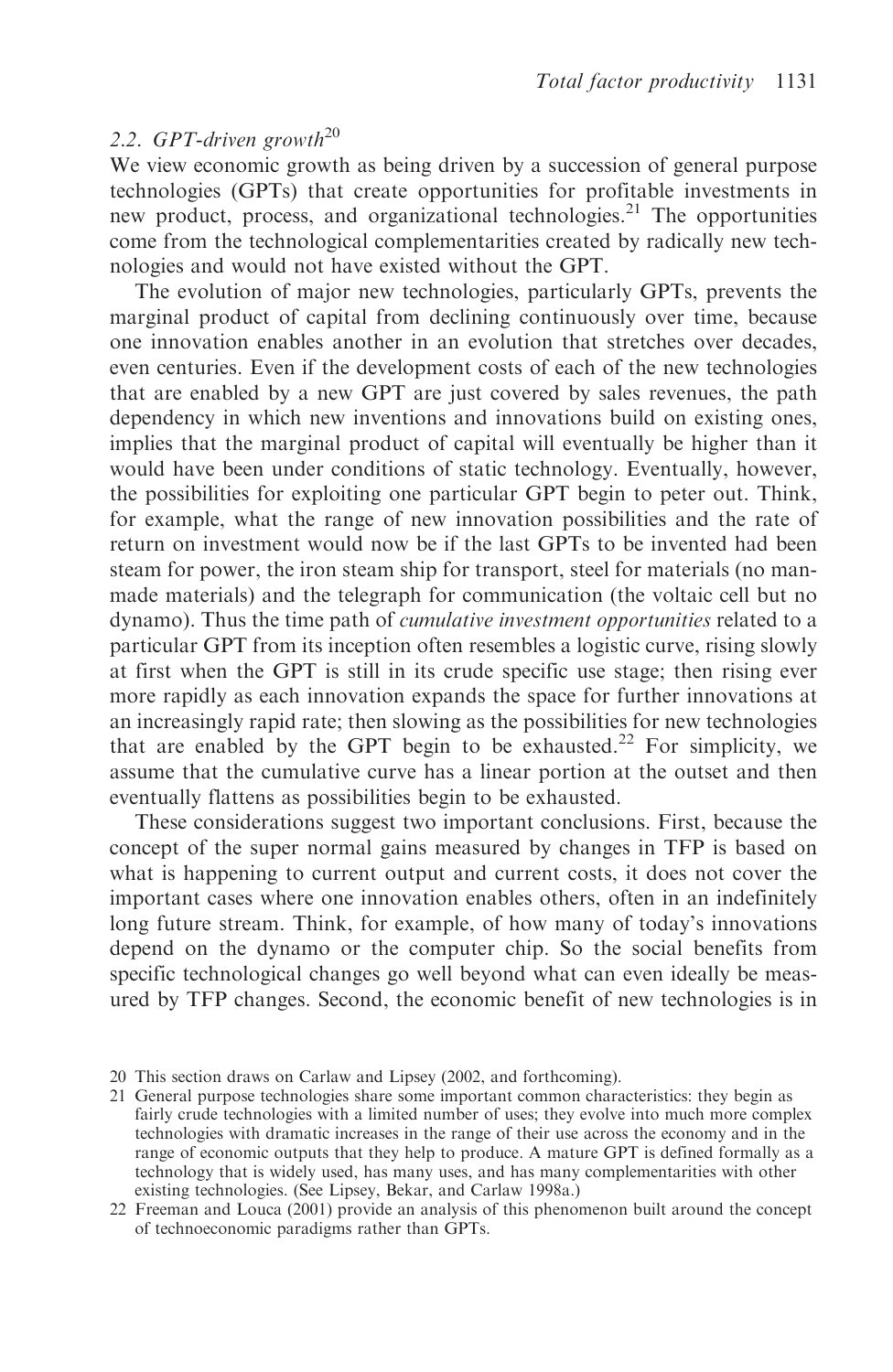# 1132 R.G. Lipsey and K.I. Carlaw

the future path of returns rather than in gains on the current margin between the new and the old technologies. New technologies in general, and new GPTs in particular, sustain the growth process, although they do not necessarily accelerate it.

## 2.3. The counterfactual measurement of technological change

The important message is that there need be no observable impact of a new technology on current rates of return; instead the impact is between what actually happens to returns over some future time period and what would have happened in the absence of the technology. The need to make this counterfactual observation makes it difficult to observe the effects of major innovations on rates of return. Nonetheless, the benefit grows over time as the gap grows between what the rate would have been as it fell continuously under the impact of capital accumulation and constant technology and what it actually is.<sup>23</sup>

This phenomenon is illustrated in figure 1, which gives two time paths for the return on capital. The first is constant along the arrowed curve  $MP_1$ , assuming a succession of overlapping GPTs. Along this trajectory, investments in successive innovations are assumed each to earn only their opportunity cost as measured by the return on investment in existing technologies. Changes in TFP will thus be zero. The second curve,  $MP_2$ , falls on the assumption that no new GPTs are invented after time  $t$ , so that returns eventually fall as innovation possibilities get used up.<sup>24</sup> The gain from technological change is measured by the gap between  $MP_1$  and  $MP_2$ .<sup>25</sup>

So even if there are no super normal gains from new technology, even if all the innovations enabled by each new GPT just covered their full development costs, and even if measured TFP were constant, economic growth would still be sustained by a succession of GPTs that held the return on investment in embodied technologies above what it would have been if technology had remained static.<sup>26</sup>

- 23 Several authors are currently investigating the impact of investment-specific technological change (a measure of the quality of investment in machinery and equipment) on economic growth. For examples see Greenwood, Hercowitz, and Krusell (1997, 2000) and IMF (2000). This research attempts to measure directly the new technology that is embodied in capital goods. Some findings for Canada by Carlaw and Kosempel (2004) show that in the period between 1974 and 1996, while the rate of TFP growth was declining, investment-specific technological change was growing. This research provides a proximate measure of technological change taken from independently measured data.
- 24 The argument does not depend on the GPT concept, only that holding all technological knowledge constant would lead to a negatively sloped  $MP<sub>2</sub>$  curve.
- 25 This type of historical counterfactual is not to be confused with the limited counterfactual commonly used in cleometrics and effectively criticized in chapter 1 of Freeman and Louca (2002). Here, we are considering a world with and without all new GTPs and all the innovations that they enable.
- 26 A formal model of GPT-driven growth in which sustained growth proceeds indefinitely with zero TFP growth is discussed in Carlaw and Lipsey (forthcoming).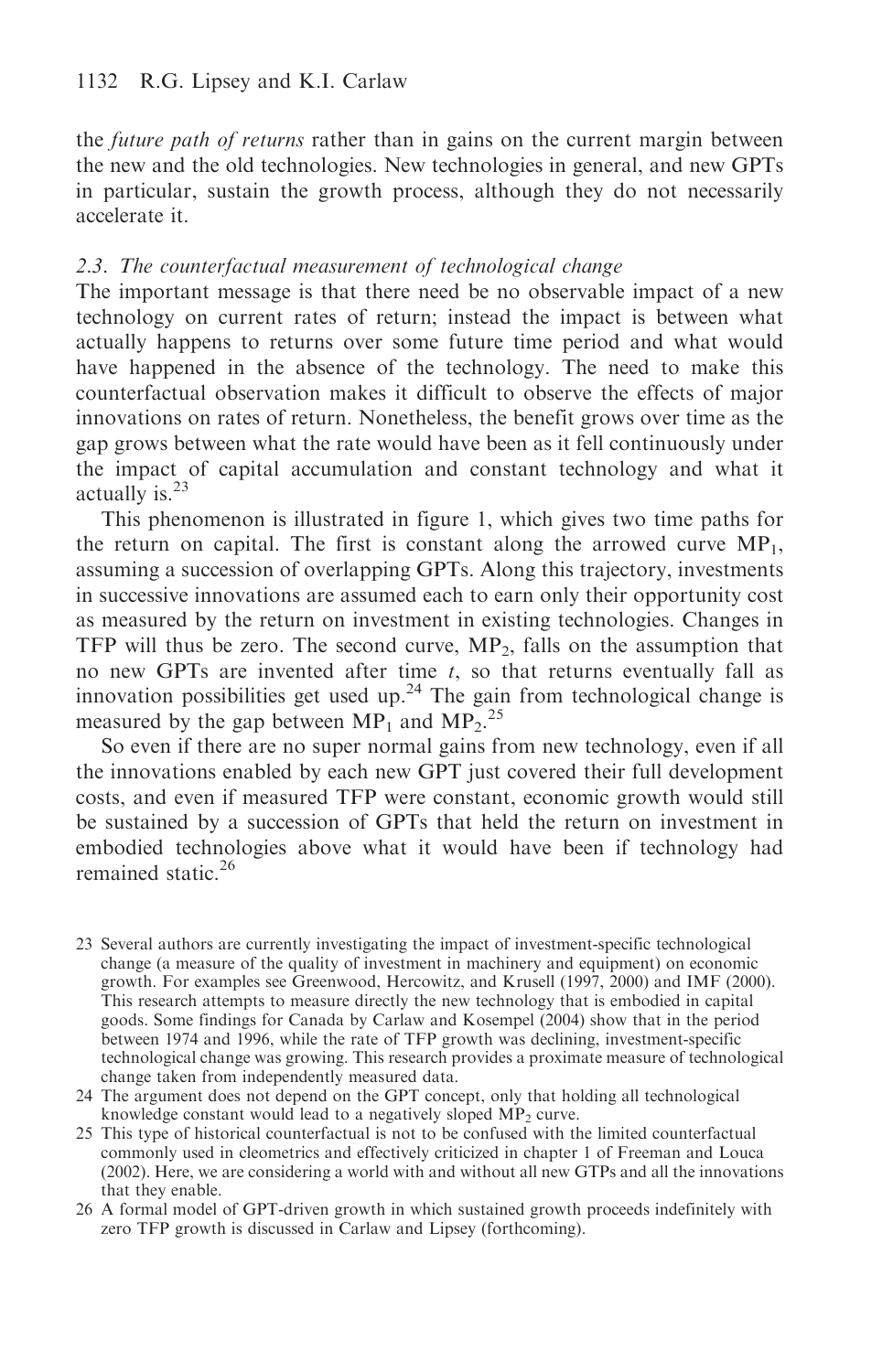

FIGURE 1

# 3. How well do TFP changes measure the super normal benefits of technological change?

If TFP growth is a measure of the super normal benefits associated with technological change, we may ask how well it measures them. To isolate our analysis from the issues discussed in section 1, we assume that all technological changes considered in this section occur costlessly. Thus in an ideal measure, all of the output changes induced by changes in technology should show up as changes in TFP.

## 3.1. Timing of quantity responses

First, consider an example of the importance of the timing of the quantity response to a price reduction that is brought about by a technologically induced cost reduction. A product of unchanged quality costs \$4,000 in year 1 and \$540 in year 20 (an average cost fall of 20% per year), and the resulting increase in output over the same period is an average of 10% per year. Now consider two time paths for these changes.

In case 1, the unit costs fall by 10% per year, while sales rise at 20% each year, so that total costs of production and consumers' expenditure on the product rise at 10%. Thus, the industry's TFP will be rising at 10% each year, and its contribution to the national TFP figure will be rising as its weight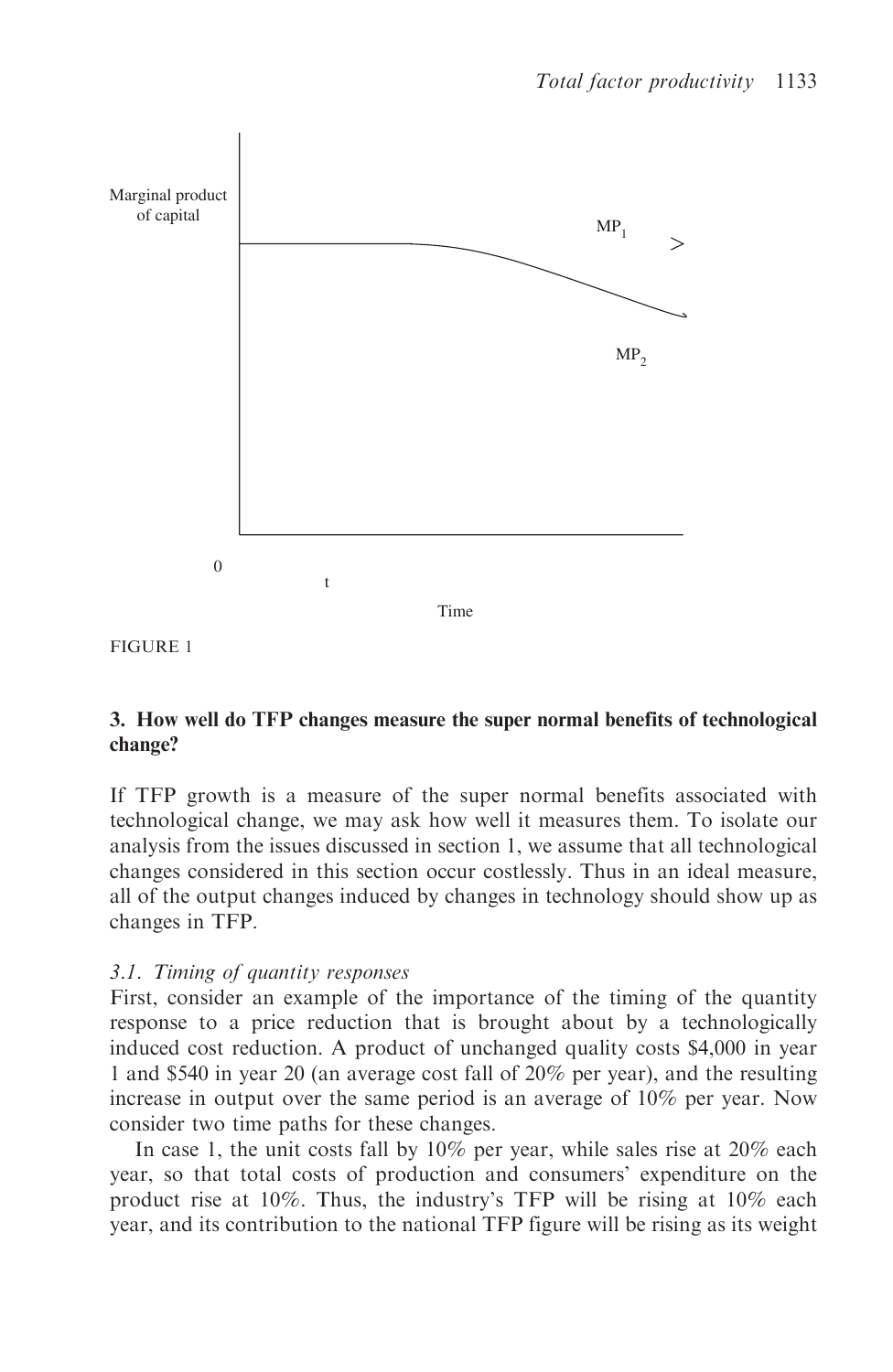in total TFP rises. If, for example, we let total GDP be constant and the original weight be 0.02, the final weight will be  $0.131<sup>27</sup>$  Thus, the contribution to the nation's TFP change will rise steadily from 0.2% in the first year to  $1.25\%$  in the final year, using a Törnqvist growth rate index.

In case 2, all of the cost reductions come in the first year and sales, s, expand at 20% each year. In the first year, the industry's total costs fall from  $(4,000)$  (s) to (540) (1.2s), making its index of total costs fall from 100 in the base year to 16.2 in the following year. With an index of output of 120, the TFP, calculated using the index number method, is 120/16.3 or 7.36 (while the TFP for the base period is unity by definition since both index numbers are set at 100 in the base year). If we take into account the change in the share weight implied by the change in sales and costs (i.e., it drops from  $0.02$  to  $0.0033$ ) and use a Törnqvist growth rate index, we get a TFP change of  $\ln (7.36) (0.012) (100\%) = 2.4\%$  in the year of the free gift and a zero thereafter.

We have the same technology-induced reduction in costs and the same increase in output in both cases. All that differs is the timing. Yet in case 1, the contribution to the increase in national TFP in the last two years, when only  $1/10^{th}$  of the total change in productivity occurs, is approximately the same as the contribution in case 2 in the first year when all of the cost reducing change occurs.

It is well known that large productivity increases in industries with small weights in total output do not contribute much to national changes in TFP. This is one reason why the early Industrial Revolution, which was concentrated in the textile industry, caused so little change in national TFP. (See, e.g., Crafts and Harley 1992). But our literature search does not reveal any statement that the same increases in technologically driven cost reductions and the same resulting increases in output can give radically different national changes in TFP, depending on the timing of the changes in costs and the changes in output. This is more than a theoretical possibility. Something like this occurred in the automobile industry, with the introduction of Henry Ford's Model T. The price of cars fell quickly, while it took a decade for demand to respond fully.<sup>28</sup>

This is a common phenomenon associated with the introduction of a new consumer's durable that requires the development of many ancillary products and services as well as much time to persuade consumers that the new product is here to stay. With cars, it took decades for the full supporting infrastructure of petroleum refining, distribution, roads, motels, and so on to be developed.

<sup>27</sup> If value of sales increases at 10% per year, it is 7.4 times as large in 20 years (i.e., after 21 periods of compounding). Normalizing the first period's price times quantity at unity then implies that for a 0.02 share weight the rest of the economy must be 49 (i.e.,  $0.02 = 1/(1 + 49)$  in the denominator for the share weight, and thus the share weight in the last period is 7.4/  $(7.4 + 49) = 0.131.$ 

<sup>28</sup> The Model T was introduced in 1909. In the first year, when sales of the most popular model, the touring sedan, went over 100,000 (1913) its price was \$600. Sales reached a peak of just under 900,000 cars at a price of \$380 ten years later in 1923. (All data are from 'The Model T Ford Club of America' http://www.mtfca.com/encylo/fdprod.htm.)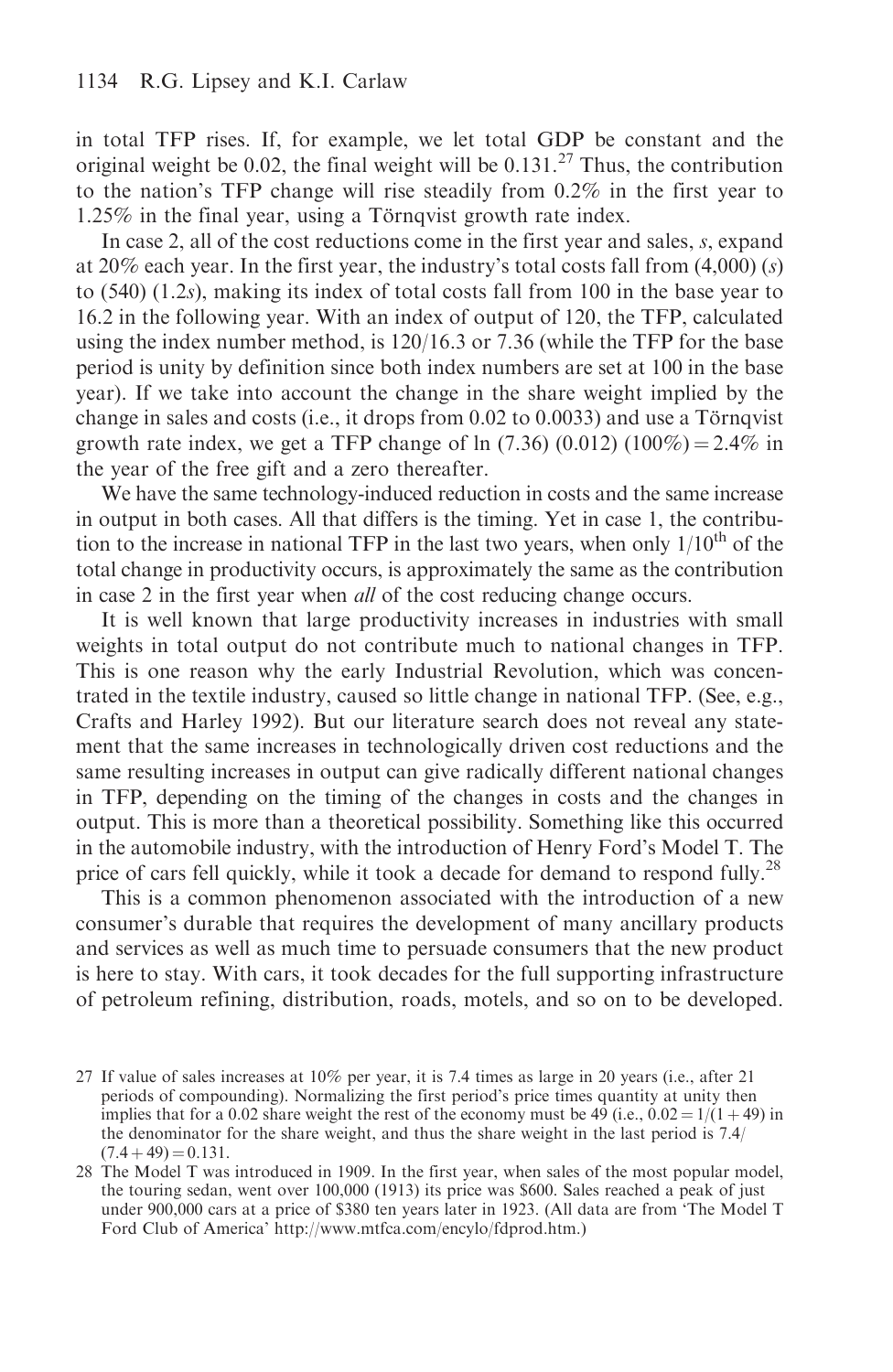Slowly over this time, Americans became mobilized, until by the late 1920s the family without a car was the exception rather than the rule. For another case, U.S. rural electrification came in the early 1930s. At first, demand hardly increased. But slowly, over the next decade, farmers bought electrical milking machines, refrigerators, cooling systems, and many other electrically driven consumer and producer durables. As a result, by the end of the decade rural demand for electricity had expanded greatly.

So the case in which costs fall suddenly and demand expands only slowly over years, and even decades, cannot be dismissed as a theoretical curiosity. In such cases, national TFP measures will be much smaller than if the identical technologically driven change in costs had occurred slowly over time accompanied by the same overall increase in demand.

## 3.2. The treatment of R&D

In the national accounts of many countries, R&D is recorded on the input side as a current cost and is not given any direct output. Offsets appear only when, and if, the results of R&D are used to reduce the costs or increase the output of final goods.<sup>29</sup> It follows, for example, that if an established local firm shifts resources from making machines into R&D to design better machines, it will record a fall in output with no change in input costs and hence, ceteris paribus, a reduction in its TFP.<sup>30</sup> Whatever else we may think about having such a characteristic in TFP measures, the resulting fall in TFP does not measure any technological regression.

Also, a start-up firm that does only R&D in one year will have its input valued at cost and record an equal negative profit, since it has no sales. By definition, not only will it show a negative contribution to TFP, but it will also show no contribution to current output. Of course, it may be contributing to technological dynamism by producing valuable new patentable technologies. If the patent produced by the R&D is sold abroad, this is recorded as a capital transfer. No income is ever recorded, and hence there is no TFP gain at any point in the process. This is also the case if the start-up firm itself is sold to a foreign multinational.<sup>31</sup> If the patent or the firm is sold to another domestic

31 Particularly in small countries, many firms engage in start up behaviour and then sell out to foreign multinationals, realizing the return on their R&D expenditures from the sale price. Indeed, tax advantages given to small firms often encourage such activities. None of this valuecreating activity, often in the 'New Economy,' will show up as income or as increases in TFP.

<sup>29</sup> We are indebted to officials at Statistics Canada for the following observation: 'If a reporting firm does capitalize R&D, we would record it as an investment and remove associated costs from output so TFP on the production side might not be affected. In any event, we would not ... attach an output to the investment other than the ''real'' value of the inputs, so no [change in] TFP would be possible.'

<sup>30</sup> Shifting significant amounts of real resources within one firm between production and R&D does not often happen but this is what the economy does and it is heuristically simpler to think of this happening within one firm.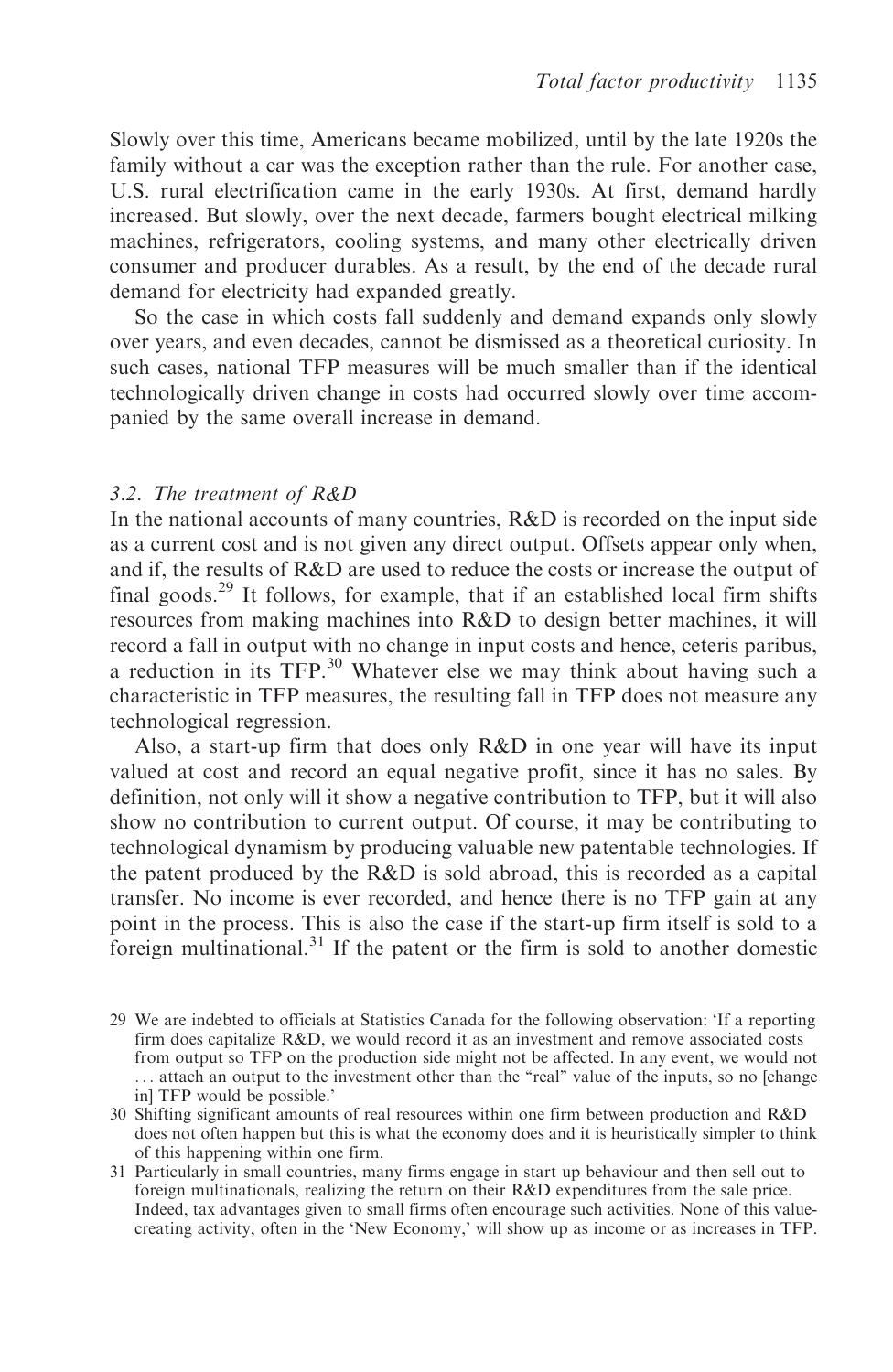firm, this is regarded as a capital transfer, and there is no possible effect on TFP until after the new technology is put to use.

So in these respects, TFP measures nothing systematic concerning the value created by R&D until the new technologies are used domestically to reduce costs or increase the production of final goods and services. Furthermore, there is a potential for getting temporarily misleading TFP measures as the economy switches resources from investment in producing hardware to investment in producing ideas. The figures may be permanently misleading if the intellectual property is sold to foreigners. Many recognize these limitations, but, as our initial quotations show, not everyone does.

#### 3.3. Omitted inputs: natural resources made explicit

Failure to measure any input can bias TFP measurements. We illustrate with the important case of natural resources. Following Solow (1957), growth theorists typically define physical capital to include natural resources, land, minerals, forests, and so on.<sup>32</sup> Almost invariably, however, everything that is subsequently done is appropriate for physical and human capital but takes no account of the characteristics of natural resources. For example, although the stocks of plant and equipment can be increased more or less without limit, the stocks of arable land and mineral resources are constrained within fairly tight limits.

The shortcomings of this treatment of resources can be seen in the contrast between two positions.<sup>33</sup> The first is the prediction derived from the standard formulation in equation (2), above, that measured capital and labour could have been increased at a common steady rate from, say, 1900 to 2000 with constant technology and no change in living standards. The second is the belief that the supply of some key natural resources and much of the environment's capacity to handle pollution could not have survived a six-fold increase in industrial activity with 1900 technology. To reconcile these conflicting positions, we need to recognize that the resource inputs that would have to increase at the common rate include acres of agricultural land, quantities of mineral and timber resources, available 'waste disposal' ecosystems, supplies of fresh water, and a host of other things that are ignored in standard theoretical treatments and in most applied measurements of capital. (Since technology is assumed to be constant in the above exercise, this growth cannot be the result of increased efficiency in the use of natural resources, owing to new techniques.)

<sup>32</sup> Solow (1957) warned about the bias caused by omitted variables in the measurement of the residual. Hulten (2000, 51) discussed the problem of omitted environmental variables, concluding that solving it 'is an impossibly large order to fill.'

<sup>33</sup> The absence of explicit resource inputs from the neo-classical growth model, poses no problem for the measurement of income because all of the value of consumed resources must show up as income for the labour and capital services involved in extracting and processing them.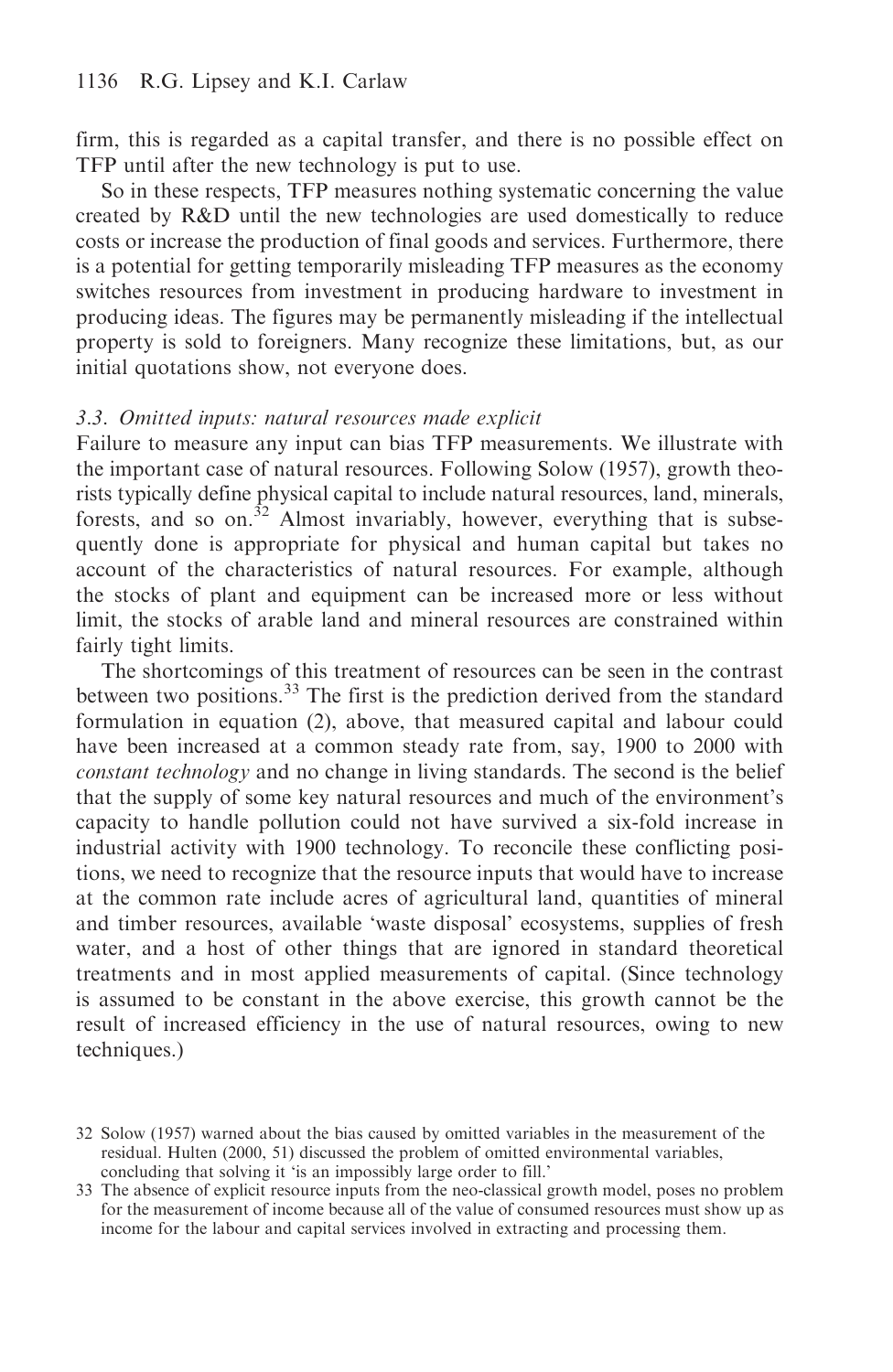To illustrate some of the problems associated with the omission of natural resources, let the underlying production function be

$$
Y = BK^{\alpha}(nR)^{1-\alpha} \quad \alpha \in (0,1), \tag{4}
$$

where K is accumulating factors, R is natural resources, and n is an efficiency coefficient standing for the technology of resource use. Taking time derivatives yields proportional rates of change of  $\dot{Y}/Y = \dot{B}/B + \alpha \dot{K}/K +$  $(1 - \alpha)(\dot{R}/R + \dot{n}/n).$ 

Let those measuring TFP assume the production function to be

$$
Y = AK,\tag{5}
$$

so that

$$
\frac{\dot{Y}}{Y} = \frac{\dot{A}}{A} + \frac{\dot{K}}{K},
$$

and measured TFP becomes

$$
\frac{T\dot{F}P_m}{TFP_m} = \frac{\dot{A}}{A} = \frac{\dot{Y}}{Y} - \frac{\dot{K}}{K} = \frac{\dot{B}}{B} + \alpha \frac{\dot{K}}{K} + (1 - \alpha) \left(\frac{\dot{R}}{R} + \frac{\dot{n}}{n}\right) - \frac{\dot{K}}{K}.
$$
(6)

We assume that we have the same measures of Y and K in (4) and (5) so that all that differs is the actual productivity coefficient  $B$  and its estimated value  $A$ .

First, let the growth of the capital stock and resource inputs measured in physical units be zero. It is clear from (6) that measured TFP then correctly picks up changes in the underlying productivity parameters,  $B$  and  $n$ . Next, let the only variable that is growing be the unmeasured resource inputs,  $R$ . In this case,  $(6)$ shows that  $TFP_m$  rises by the amount of the extra resource consumption and is, therefore, biased upwards. Finally, let the measured accumulating factors,  $K$ , be the only independent variable that is growing. Output, Y, is then growing at the fractional proportion  $\alpha$  of the growth of K. Since the assumed equation (5) gives K a coefficient higher than  $\alpha$ , the increase in output is expected to be more than the actual increase, causing  $TFP_m$  to be negative although technology is constant. In summary, increases in the use of unmeasured inputs (natural resources in our example) will bias measured TFP upwards, while growth in the measured accumulating factors will bias it downwards.

# 3.4. Aggregation of inputs  $34$

Next, consider the problems of obtaining a measure of inputs for the production function at whatever the level of aggregation over which that

<sup>34</sup> What follows is a simple algebraic demonstration of the empirical findings of Jorgenson, Gollop, and Fraumeni (1987) Chapter 8. They find that failure to include quality effects results an upward bias in the contribution of inputs to output growth when aggregation occurs.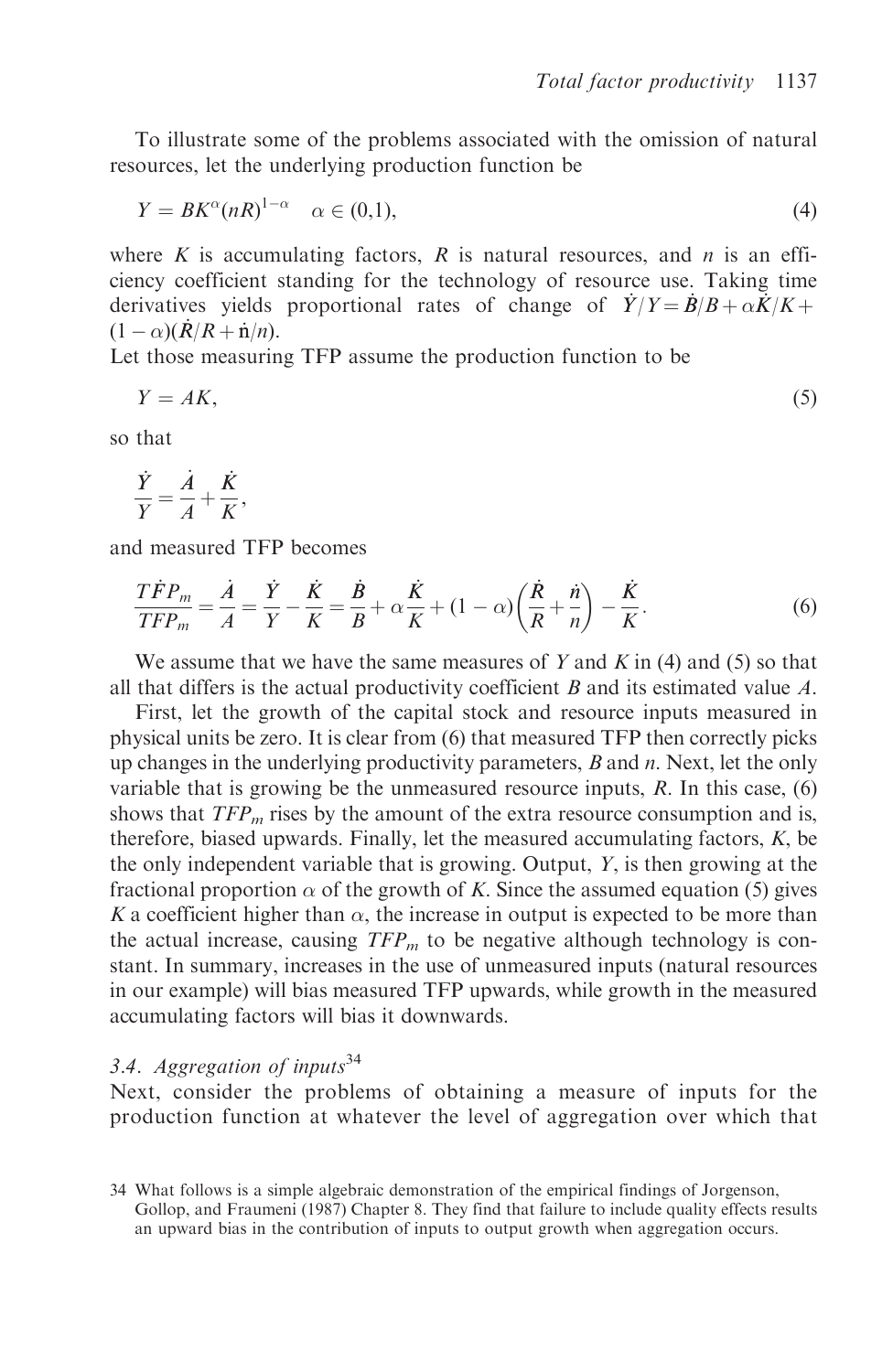function is defined. Let the firm's real microeconomic production function be

$$
Y = BM^{\gamma} N^{\delta} P^{\varepsilon} R^{\eta} \quad (\gamma, \delta, \varepsilon, \eta) \in (0, 1) \text{ and } \gamma + \delta + \varepsilon + \eta = 1,
$$
 (7)

where M and N are two types of capital and P and R are two types of labour used within the firm and  $B$  is a productivity parameter. Assume that the aggregate production function is used to calculate the firm's TFP is

$$
Y' = AK^{\alpha}L^{\beta} \quad (\alpha,\beta) \in (0,1)\alpha + \beta = 1. \tag{8}
$$

Note that Y and Y' measure the same output, but we wish to keep track of the production function (aggregated or disaggregated) on which we are taking derivatives. Let the firm's aggregate capital be calculated as  $K = p_m M + p_n N$ , where prices are equal to marginal products:

$$
K = (\gamma BM^{\gamma - 1} N^{\delta} P^{\varepsilon} R^{\eta})M + (\delta BM^{\gamma} N^{\delta - 1} P^{\varepsilon} R^{\eta})N = (\gamma + \delta) Y.
$$

Similarly, let the firm's aggregate labour be

$$
L = p_p P + p_r R, = (\varepsilon + \eta) Y.
$$

Now let  $B$  in (7) change continuously through time with unchanged inputs of M, N, P, and R. Then  $\dot{Y} = (dY/dB) (\dot{B}) = (M^{\gamma} N^{\delta} P^{\epsilon} R^{\gamma})$  ( $\dot{B}$ ). Any change in B now shows up as changes in the two aggregate inputs,  $K$  and  $L$ :

$$
\dot{\mathbf{K}} = (dK/dY)(dY/dB)(\dot{B}) = (\gamma + \delta)(dY/dB)(\dot{B}), \text{ and}
$$
  

$$
dL/dt = (dL/dY)(dY/dB)(dB/dt) = (\varepsilon + \eta)(dY/dB)(dB/dt).
$$

So, using the fact that  $Y'$  is homogeneous of degree one in K and L:

$$
\dot{Y}' = (dY'/dB)(\dot{B}) = (dY'/dK)(\dot{K}) + (dY'/dL)(\dot{L}).
$$

Thus, a Divisia index based on the two aggregated inputs in the firm's aggregate production function gives

$$
\frac{\overline{T}\dot{F}P}{\overline{T}\overline{F}P} = \frac{\dot{Y}'}{Y'} - \alpha \frac{\dot{K}}{K} - \beta \frac{\dot{L}}{L} = 0.
$$
\n(9)

If instead, we had calculated a Divisia index from the firm's disaggregated production function, (7),

$$
\frac{\overline{T}\dot{F}P}{\overline{T}F} = \frac{\dot{Y}}{Y} - \alpha \frac{\dot{M}}{M} - \beta \frac{\dot{N}}{N} - \gamma \frac{\dot{P}}{P} - \delta \frac{\dot{R}}{P} = \frac{\dot{B}}{B},\tag{10}
$$

we would have obtained the correct answer that, in this case, the rate of productivity growth is equal to the rate of output growth since all four percentage changes in the disaggregated inputs are zero.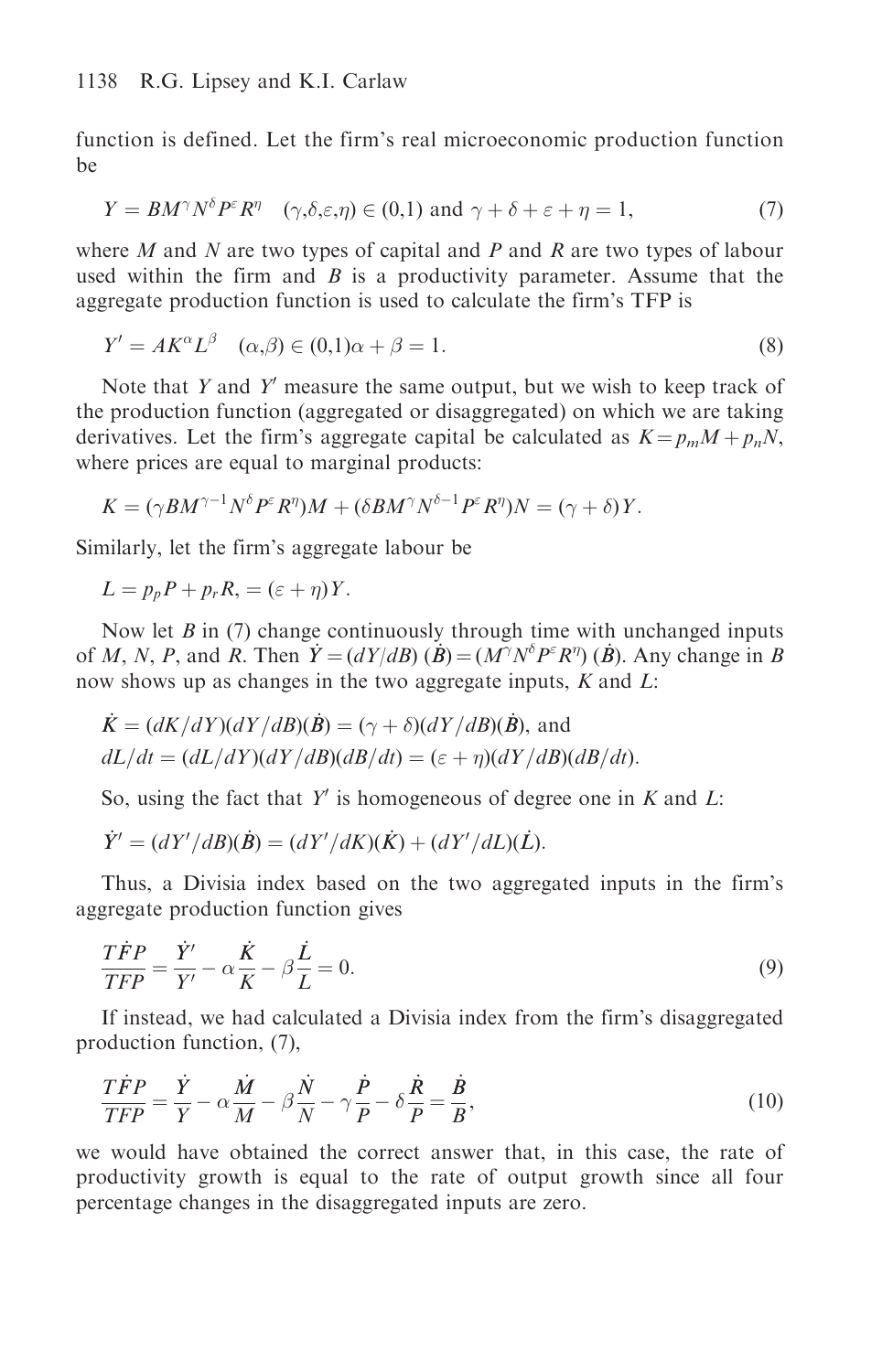Labour in different uses can be measured in physical units, such as labour hours, with different qualities being converted into labour hour equivalents. In contrast, capital in different uses is composed of physically different items that cannot be aggregated physically. So monetary units are typically used to aggregate the capital (whether stocks or service flows) used in any real production process. Consider the calculation based on  $(8)$  and  $(9)$  if  $L$  had been aggregated by physical units and K by its marginal product. Then  $\dot{L}/L = 0$ and TFP would increase by  $[1 - (\gamma + \delta)] \dot{B}/B = (\varepsilon + \eta) \dot{B}/B$ , while the rest of the increase would be ascribed to an increase in capital. Since different kinds of labour are often expressed in common units such as labour hours, while different kinds of capital are usually expressed in monetary units to make them comparable, this kind of mixed unit aggregation is a common case. Then, the increase in output due to a productivity increase will be divided between a measured increase in the quantity of capital (in proportion to capital's share) and a measured increase in TFP (in proportion to labour's share).<sup>35</sup>

So the effects of technological changes that are felt below the levels of aggregation at which the production function is defined will tend to show up at least partially as changes in the quantities of inputs. Since some amount of aggregation of inputs must always take place before any TFP index is calculated, some amount of technological change will always be recorded as changes in the quantity of inputs, especially capital.

Jorgenson and Stiroh (2000) argue for making disaggregated measures at the industry level. 'Productivity growth ... differs widely among industries, [so that disaggregation] is especially critical in evaluating the validity of explanations of economic growth that rely on developments at the level of industries, such as technology-led growth' (161, 166). Our analysis shows, however, that even when calculations are made at the industry level, substantial amounts of technological change will show up as increases in the industry's measured inputs.

## 3.5. Aggregation when calculating a TFP index

Now assume that a correct measure of the quantity of each type of input is available at whatever the level of aggregation TFP is being calculated. Percentage changes in each input can then be weighted and summed to get the overall percentage change in inputs to be compared with the percentage change in output so as to calculate an index of TFP changes. The weighting coefficients on each type of input are the relative shares in expenditure.

One assumption that is critical for the validity of this procedure is that the marginal products of each factor of production are equated in all of its uses.

<sup>35</sup> An identical argument applies if we write equation (6) as  $Y = B(mM)^{\gamma}(n)^{\delta}(pP)^{\epsilon}(rR)^{\eta}$ , where lower case letters are efficiency parameters, and we allow one of more of them to change with B held constant.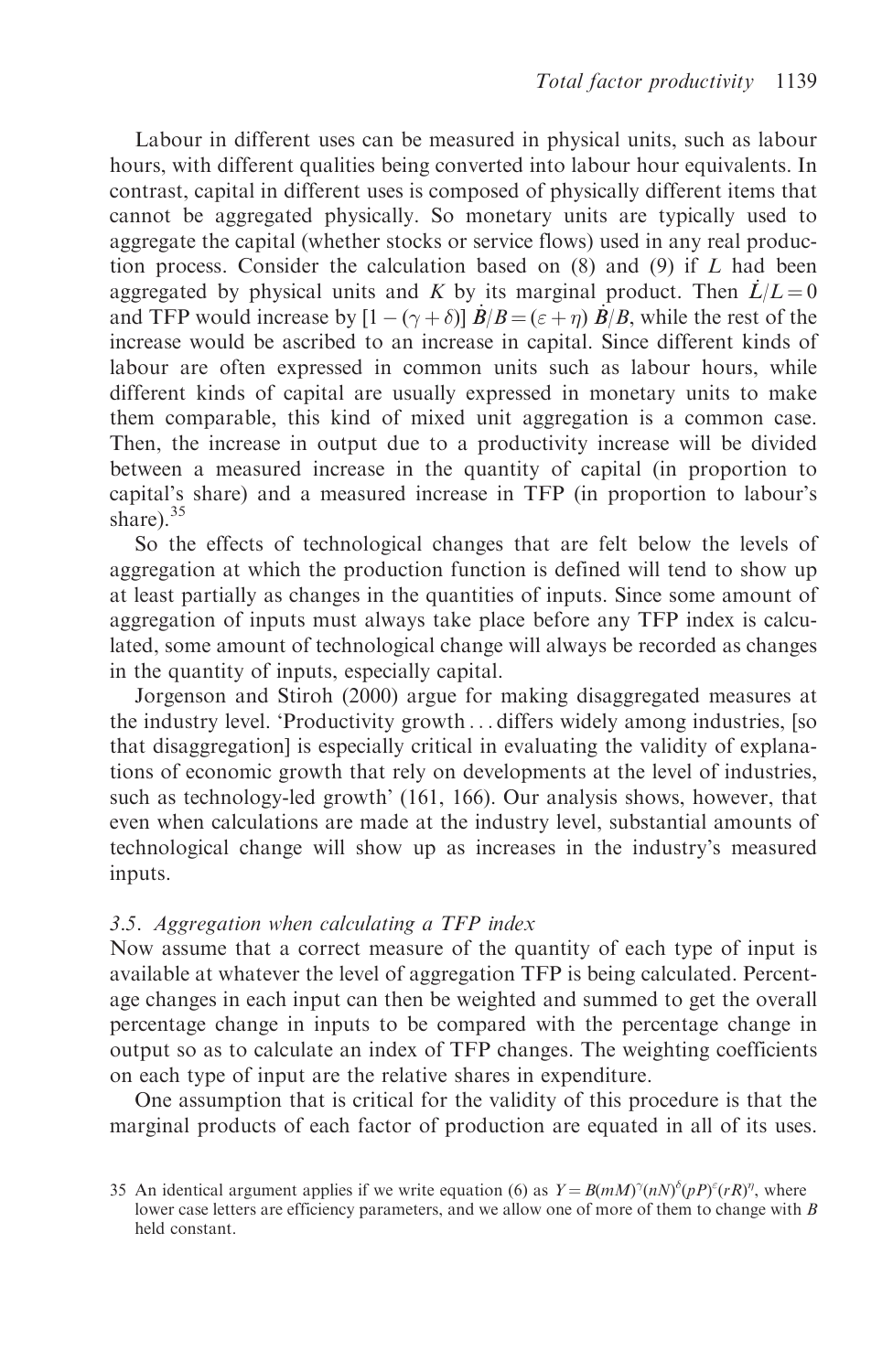There are three possible reasons why this assumption may not hold. First, as we discuss below, the economy may be in a transition between one competitive equilibrium and another. Second, as Hall (1988) and Basu and Fernald (1997) discuss, the use of revenue shares in the presence of imperfect competition implies that marginal products will not be equated even when the system is in full equilibrium. Furthermore, Basu and Fernald (1995) show that under conditions of imperfect competition, aggregation of the sort done by Caballero and Lyons (1990 and 1992) will overestimate the free lunches associated with TFP. We demonstrate the conditions under which these spillovers are also underestimated. The third possibility is some combination of the first two. Jorgenson, Gollop, and Fraumeni (1987) conduct a comprehensive analysis of sectoral substitution, finding a number of things, including that the hypothesis for Hicks neutrality (i.e., hypothesis that the rate of productivity growth is independent of quantities of intermediate, capital, and labour inputs, and that the value shares are independent of time) is rejected in 39 of the 45 industries studied. Some of their other findings show that biases for productivity growth with respect to the three inputs are varied, depending on the input and the industry measured. However, none of the empirical tests conducted by Jorgenson, Gollop, and Fraumeni asks the question we deal with below: How much of the super normal benefits associated with a technological change is picked up by TFP when that technological change drives marginal products away from their equilibrium values?

Consider two concepts of equilibrium. In full equilibrium, all adjustments have been made and no agent wishes to alter his or her behaviour from period to period. In transitional equilibrium, each agent does not wish to alter behaviour in the period in question, but behaviour does alter from period to period. The appendix provides a stylization of an economy comprising a primary sector and a manufacturing sector. Each sector is described by a Cobb-Douglas production function that uses both labour and capital as inputs, and there is a fixed total constraint on the amount of labour and capital available (i.e., there is no growth in total labour and capital). The economy is assumed to be in perfect competitive equilibrium initially. Hence the prices can be determined by the marginal products, and we have the normal accounting identity.

Now, consider what happens when the productivity parameter for the manufacturing sector costlessly increases. There will be an immediate increase in the marginal product of labour in manufacturing, causing labour to migrate from primary to manufacturing production. If we maintain the assumptions of the full equilibrium, implicitly assuming that the adjustment takes place instantaneously, then TFP will exactly measure the free lunch associated with the change. (See equation (A1) in the appendix.)

Now, consider the second type of equilibrium. When the productivity change occurs, marginal products are driven out of equilibrium, but prices do not instantaneously adjust, because labour and capital are not instantaneously mobile. We can determine the direction of bias in the prices, given that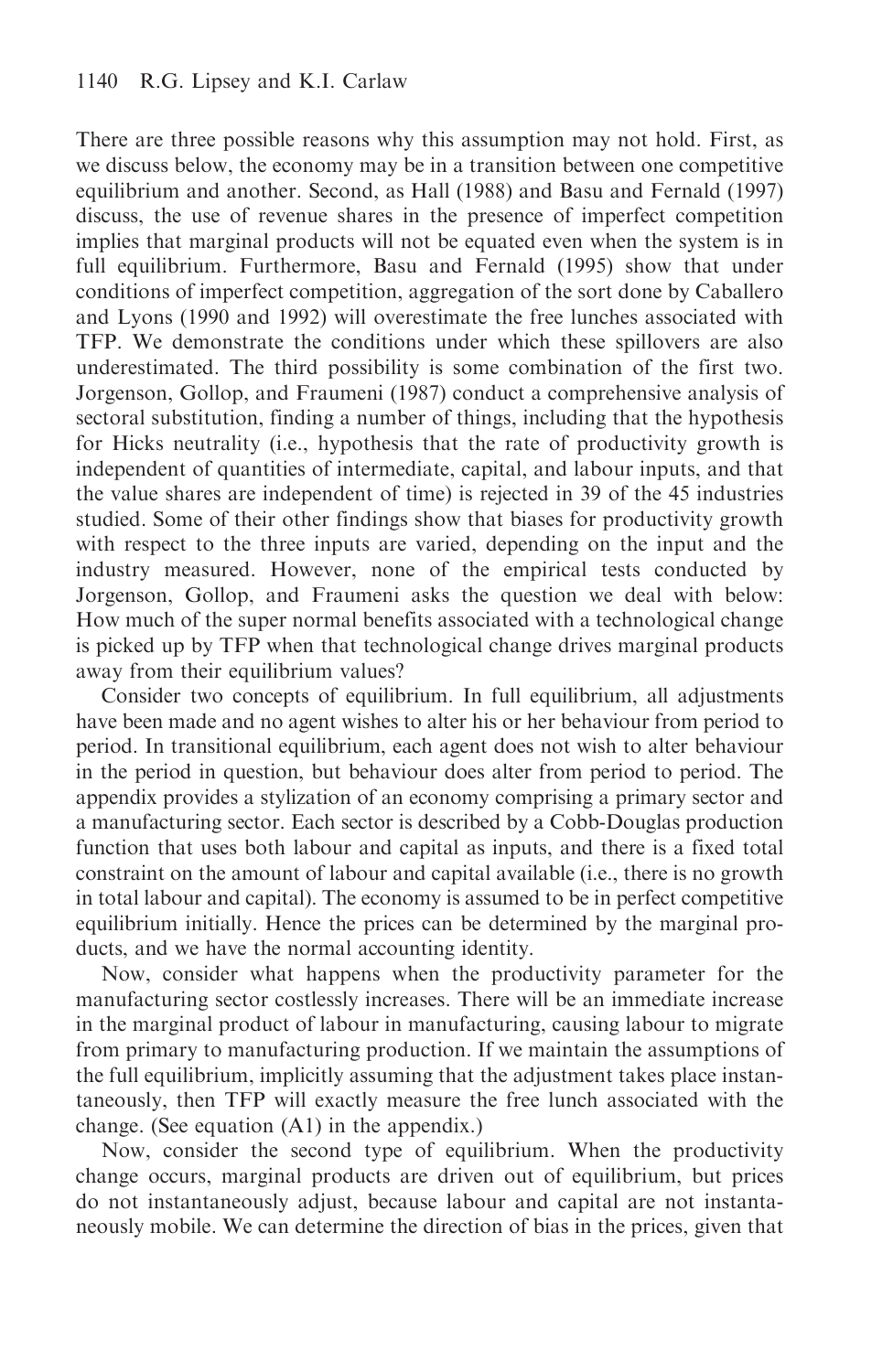we know productivity in manufacturing has risen relative to that of primary production.

Equation (A2) of the appendix shows the algebraic result where the difference between TFP calculated from the transition equilibrium denoted by the primes and TFP calculated from the instantaneous adjusted equilibrium is negative. This implies a negative bias in TFP calculations where marginal products are in transitional equilibrium. This bias exists for decreasing returns to scale, constant returns to scale, and even some parameterizations leading to increasing returns to scale. We can also see that there is no bias if all of the exponents on the inputs of all production functions are just equal to unity, which is a sufficient condition for the production functions to have increasing returns to scale. However, for sufficiently large increasing returns to scale, there is an upward bias in measured TFP. The algebra of the appendix thus allows us to specify the conditions under which TFP will be biased whenever the long run conditions of perfectly competitive equilibrium do not hold. These results encompass the results of Basu and Fernald (1995), who show an upward bias in TFP for imperfect competition under conditions of increasing returns to scale. In addition, the varying results of Jorgenson, Gollop, and Fraumeni (1987) can potentially be explained as differences in scale within the industries they measured.

Summary of the last two sections: On aggregation, we have found two important sets of circumstances in which free technological change tends to be recorded as increases in the quantity of factors. The first occurs, even when equilibrium relations hold, whenever inputs are valued at market prices in order to be aggregated up to the level at which the TFP index is calculated (as is typically the case with heterogeneous capital inputs). The second occurs when long-run competitive equilibrium does not hold and the share weights used in calculating TFP growth are biased by the existence of differing marginal products for the same input in different uses. This will bias TFP downward when all lines of production activity have decreasing or constant returns to scale, and even when they have mildly increasing returns.<sup>36</sup>

36 Hulten (2000, 34–5) advances a further reason why, in his opinion, TFP may assign some of the income increasing effects of technological change to increases in the capital stock. He argues that where technological change induces some capital investment, part of the effects will be incorrectly assigned to an increase in capital. He considers a case of a balanced growth path with Harrod-neutral technological change. All of the growth in output is due to technological change in the sense that if there were no such change, output would be constant. But because capital is also growing in order to maintain a constant ratio of capital to efficiency units of labour, a proportion of the rise in output equal to capital's relative share will, in Hulten's view, be incorrectly attributed to more investment, and only the proportion equal to labour's share will be attributed to technological change. We do not think this attribution of some of the growth to increases in the capital stock is incorrect. If the capital stock were to be held constant by fiat, while technological change continued, output would be growing only at the rate of increase in efficiency units of labour weighted by labour's share. The rest of the increase is due to more capital investment.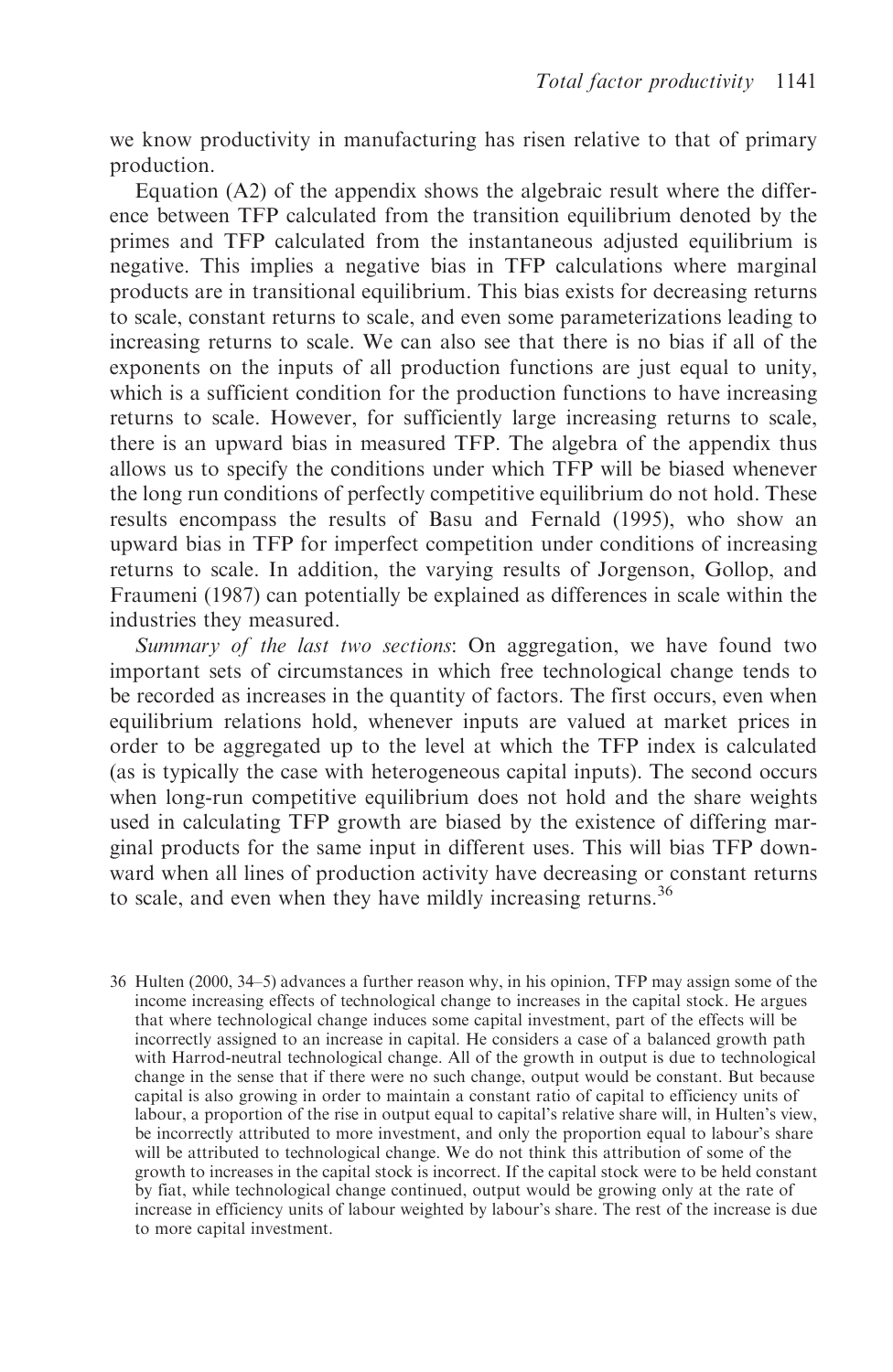## 4. Conclusions

Changes in total or multi-factor productivity are correctly described as measuring changes in the difference between measured outputs and increases in measured inputs. Changes in TFP do not measure technological changes, since part of the return to innovation reimburses the (widely defined) development costs and thus show up as offsetting input costs. Changes in TFP are correctly interpreted as being an imperfect measure of the returns to investing in new technologies that are in excess of the return to investing in existing technologies, that is, the super normal gains of technological change. It is conceptually possible, therefore, to have sustained, technologically driven, economic growth with zero changes in TFP.

Not all of the super normal gains that are ideally measured by TFP growth are mere Manna from heaven, since the possibility of earning super normal profit is a needed incentive to undertake the uncertainties involved in invention and innovation rather than investing in existing technologies. Not all of the gains are captured by the initiating firms, since there are many spillovers to other agents in the form of unpaid-for increases in output or decreases in costs. Not all of the vast set of spillovers that extend over time and space are measured by TFP changes even ideally, since it measures only contemporaneous effects.

TFP growth is only an imperfect measure of the contemporaneous super normal gains associated with technological change because, among other things: (i) the same technological advance will have different effects on aggregate TFP, depending on the timing of the increases in output associated with the decreases in prices; (ii) the treatment of  $R&D$  in the national accounts tends to cause some innovative activity to reduce measured TFP, while the results may or may not show up as future increases in TFP; (iii) whenever there are unmeasured inputs, increases in their the use will bias measured TFP growth upwards, while increases in the use of measured inputs will bias it downwards; (iv) technological changes that occur below the level of aggregation at which TFP is calculated, whether for the firm, the industry or the economy, tend to show up as increases in the amount of inputs used rather than as increases in their efficiency; (v) when current marginal products are not reflected in the weights used in aggregating sectoral measures of TFP growth to obtain national measures, biases of unknown amounts (and if there are increasing returns to scale, of unknown direction) are introduced.

Many research projects are suggested by this paper, but space permits us briefly to mention only four. First, research into the quantitative nature of some of these biases is called for. Second, research is needed into the possibility of developing counterfactual measures of the impact of technological change. (The present authors are working on this problem.) Third, research is needed into the possibility that the biases differ sectorally. For example, TFP measures currently assign much U.S. growth to increases in the capital stock in the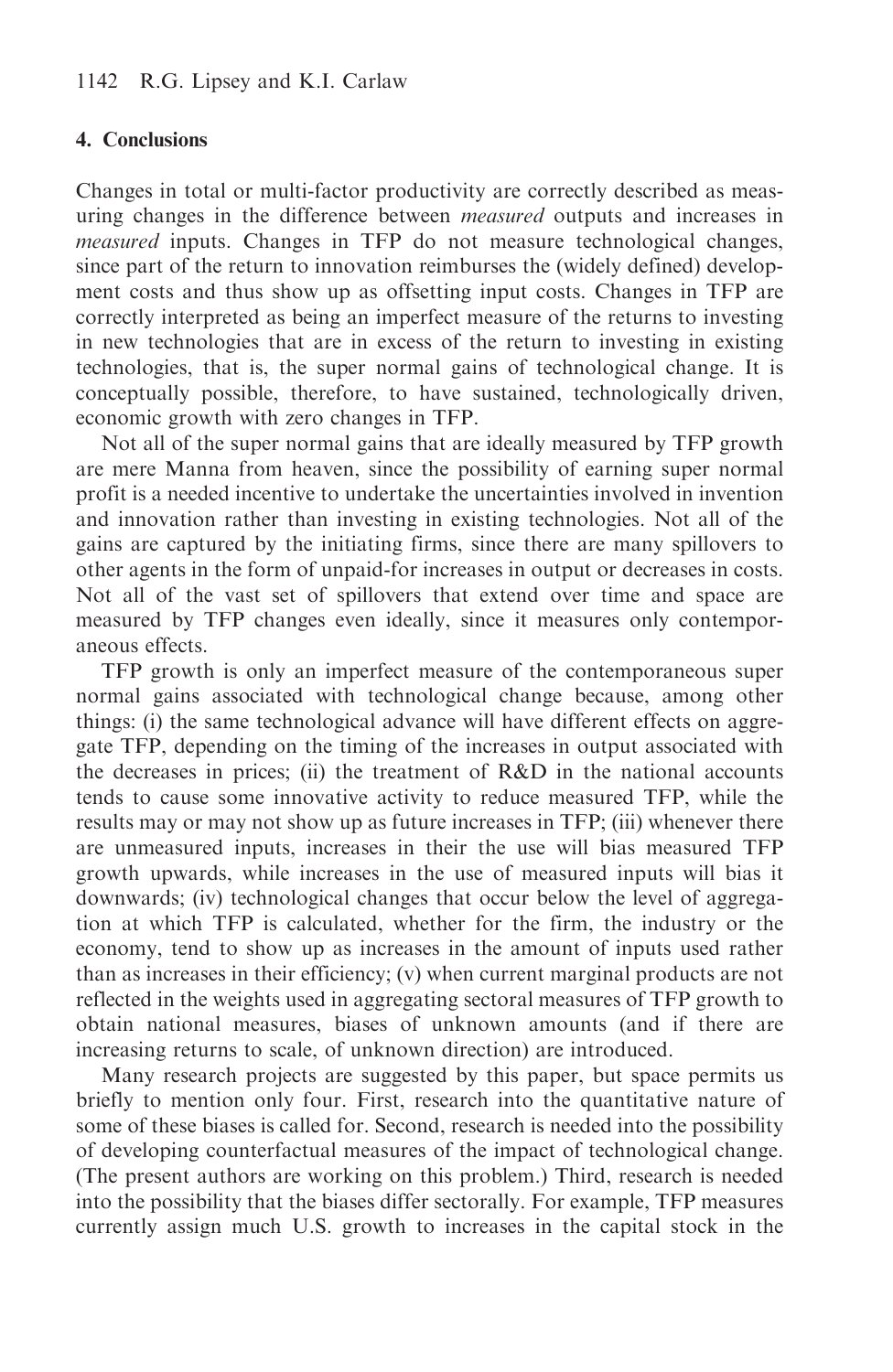manufacturing sector, while much Canadian growth is assigned to growth of TFP in the service sector, (see, e.g., Tang, Rao, and Sharpe, forthcoming), which is often misinterpreted as being the result of technological change in that sector. It is an interesting possibility that this result, which is much discussed by policy-makers, is an artefact of differences between services and manufacturing in the bias for technological change to shown up as increases in the measured amount of capital. Fourth, independent measures of technological change and diffusion are needed to help to interpret results from the previous three lines of research.

In the meantime, the major differences in interpretations of TFP among those who use it should give us pause when TFP measures are used to support assertions about things such as the arrival or non-arrival of the 'New (ICTdriven) Economy,' or the lack or presence of technological dynamism at the time of the First Industrial Revolution, or the success or failure of the growth policies of the Asian Tigers. Confusion over the interpretation of TFP would be much reduced if each report of a TFP measurement carried the caveat: *there* is no reason to believe that changes in TFP in any way measure technological change.

## Appendix

Consider the following stylization of a two-sector economy. Let the primary production sector be

$$
X = A(L_x)^{\alpha}(K_x)^{\beta} \quad (\alpha, \beta) \in (0, \infty).
$$

Let the manufacturing production sector be

$$
Y = B(L_y)^\gamma (K_y)^\sigma \quad (\gamma, \sigma) \in (0, \infty).
$$

Let the resource constraints in the economy be

 $L = L_x + L_y$  and  $K = K_x + K_y$ .

The aggregate accounting identity for this economy is

 $P_xX + P_yY \equiv w_xL_x + w_yL_y + r_xK_x + r_yK_y.$ 

The  $P_i$  are output prices and the  $w_i$  are input prices for each sector, where  $i = (x, y)$ . If we take  $P<sub>v</sub>$  as the numeraire price for the system, then

$$
\frac{P_x}{P_y}X + Y \equiv \frac{w_x}{P_y}L_x + \frac{w_y}{P_y}L_y + \frac{r_x}{P_y}K_x + \frac{r_y}{P_y}K_y
$$

is the accounting identity.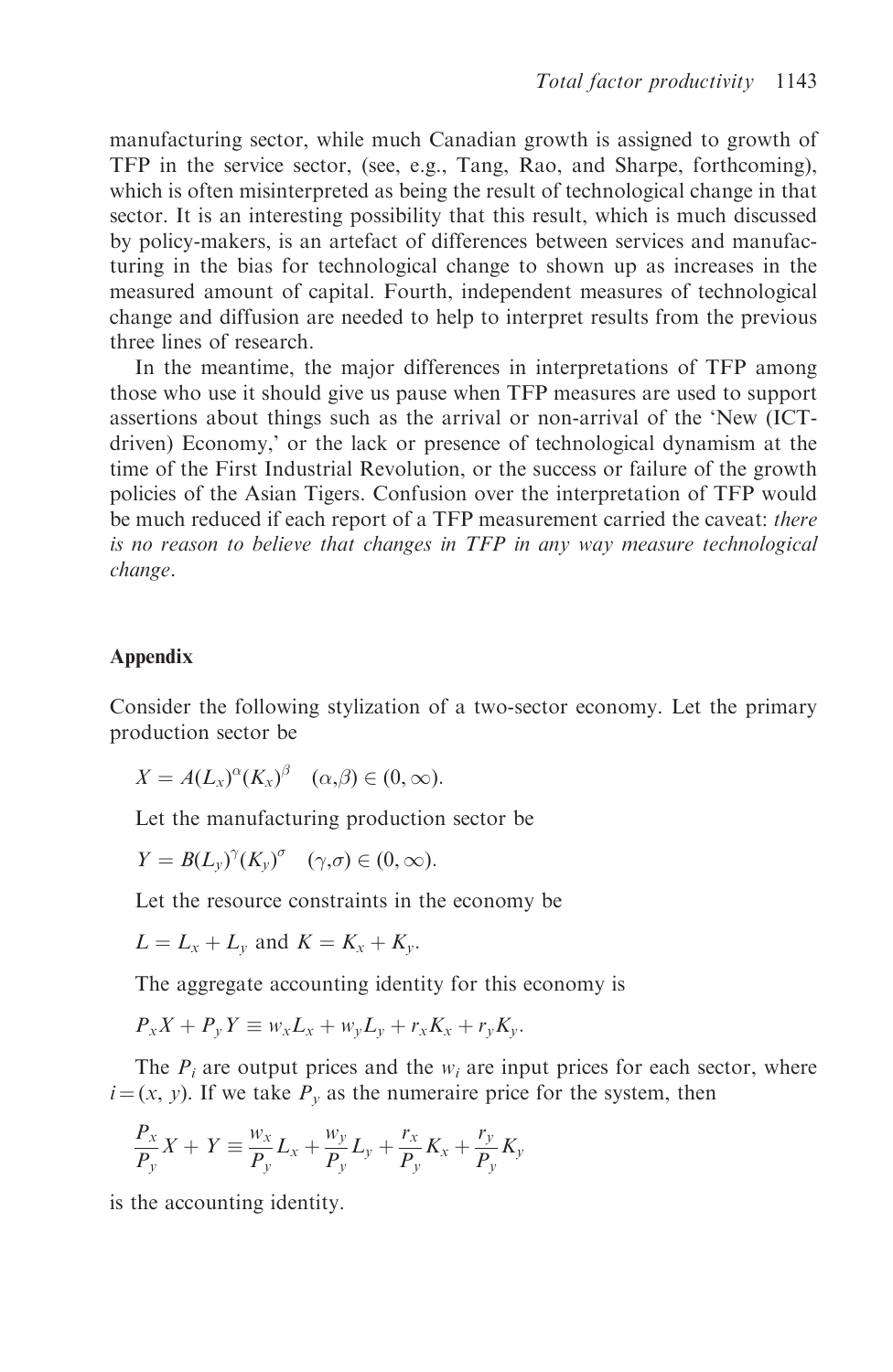Assuming full, perfectly competitive equilibrium, we can relate prices to marginal products in the following well-known way:

$$
\frac{P_x}{P_y} = \frac{MP_{L_y}}{MP_{L_x}} = \frac{MP_{K_y}}{MP_{K_L}}
$$

$$
\frac{w_y}{p_y} = \frac{w_x}{p_x} = MP_{L_x}
$$

and

$$
\frac{r_y}{p_y} = \frac{r_x}{p_y} = MP_{k_y}.
$$

Simplify further by normalizing  $P_v$  to be 1.

Now consider what happens when the productivity parameter for the manufacturing sector costlessly increases. There will be an immediate increase in the marginal product of labour in manufacturing, causing labour to migrate from primary to manufacturing production. If we maintain the assumptions of the full equilibrium, implicitly assuming that the adjustment takes place instantaneously, we can calculate the change in TFP in the following way:

$$
\frac{\overline{TFP}}{TFP} = \left(\frac{P_x X}{P_x X + Y}\right) \frac{\dot{X}}{X} + \left(\frac{Y}{P_x X + Y}\right) \frac{\dot{Y}}{Y} - \left(\frac{w_x L_x}{w_x L_x + w_y L_y}\right) \frac{\dot{L}_x}{L_x} \n- \left(\frac{w_y L_y}{w_x L_x + w_y L_y}\right) \frac{\dot{L}_y}{L_y} - \left(\frac{r_x K_x}{r_x K_x + r_y K_y}\right) \frac{\dot{K}_x}{K_x} - \left(\frac{r_y K_y}{r_x K_x + r_y K_y}\right) \frac{\dot{K}_y}{K_y},
$$

which is simply the Divisia index for TFP.

The assumption of full perfectly competitive equilibrium along with some straight forward algebraic manipulation implies

$$
\frac{\overline{TFP}}{\overline{TFP}} = \frac{1}{P_x X + Y} \left[ P_x \dot{X} + \dot{Y} \right] - \frac{w_x}{w_x L_x + w_y L_y} \left[ \dot{L}_x + \dot{L}_y \right] - \frac{r_x}{r_x K_x + r_y K_y} \left[ \dot{K}_x + \dot{K}_y \right].
$$

From the resource constraints we know that

$$
\dot{L}_y = -\dot{L}_x
$$
, and  $\dot{K}_y = -\dot{K}_x$ ,

so the second and third terms are zero. Substituting the time derivatives of the production function and the definition of  $P_x$  implies

$$
\frac{T\dot{F}P}{TFP} = \frac{1}{P_x X + Y} \left[ \frac{\dot{B}}{B} Y \right].
$$
\n(A1)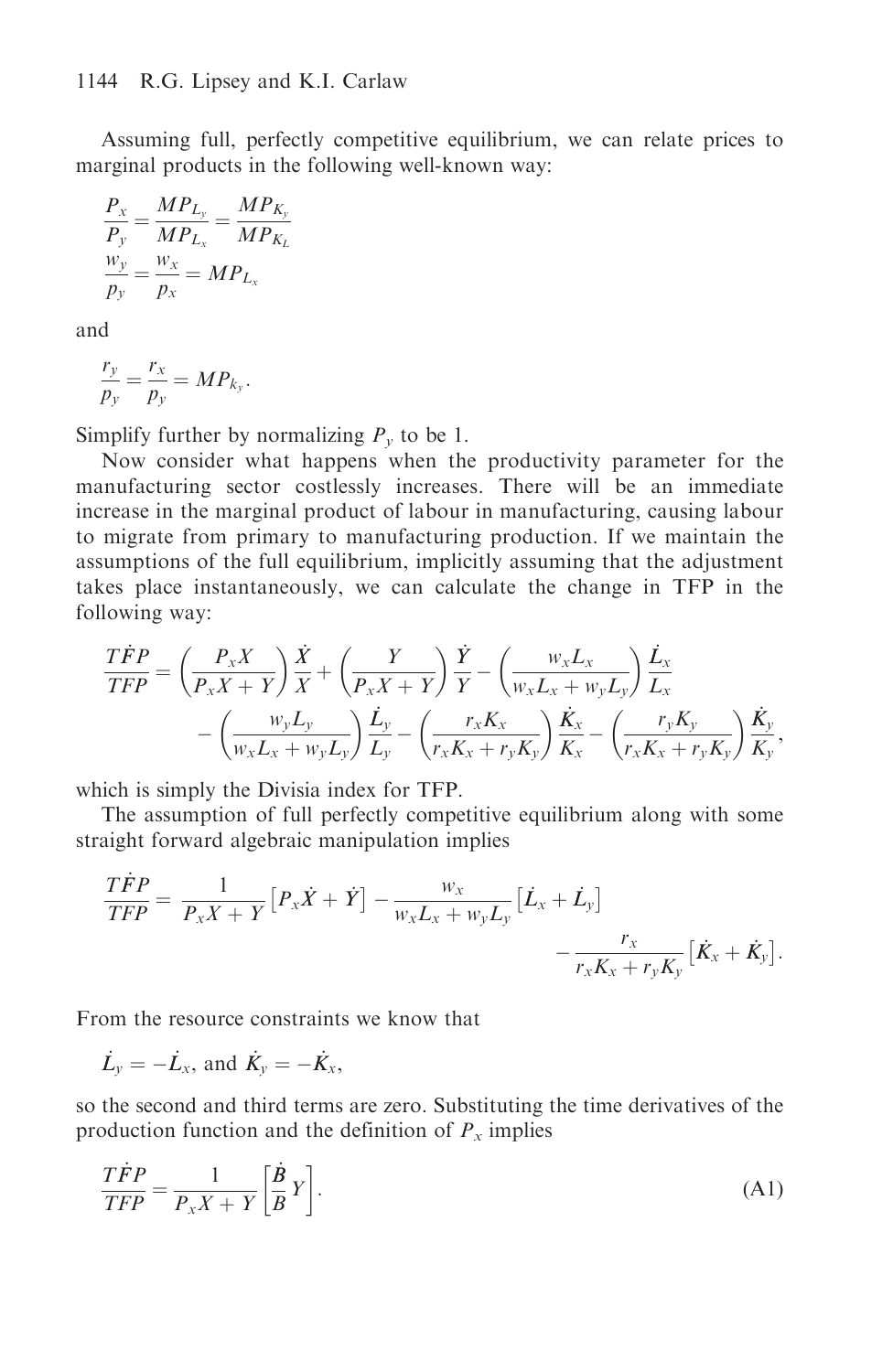In this case, TFP exactly measures the gains associated with the free productivity increase in sector Y.

Now, consider the second type of equilibrium. What happens if the transition is not instantaneous? When the productivity change occurs, marginal products are driven out of equilibrium. But now prices do not instantaneously adjust because labour and capital are not instantaneously mobile. We can determine the direction of bias in the prices:

$$
\frac{P_x}{P_y} < \frac{MP_{L_y}}{MP_{L_x}}, \text{ and } \frac{P_x}{P_y} < \frac{MP_{K_y}}{MP_{K_x}}.
$$

Again

$$
\frac{w_y}{P_y} = MP_{L_y}, \text{ and } \frac{r_y}{P_y} = MP_{K_y}.
$$

However, now,

$$
\frac{w_x}{P_y} = \frac{P_x}{P_y} MP_{L_x} < \frac{MP_{L_y}}{MP_{L_x}} MP_{L_x}, \text{ and } \frac{r_x}{P_y} = \frac{P_x}{P_y} MP_{K_x} < \frac{MP_{K_y}}{MP_{K_x}} MP_{K_x}.
$$

Let  $G \in (0,1)$  be the gap between the marginal products of labour and full equilibrium prices and  $\hat{G} \in (0,1)$  be the gap between the marginal products of capital and full equilibrium prices, so that

$$
\frac{P_x}{P_y} = \frac{G(MP_{L_y})}{MP_{L_x}}, \ \frac{P_x}{P_y} = \frac{\hat{G}(MP_{K_y})}{MP_{K_x}}
$$

and

$$
\frac{w_x}{P_y} = \frac{P_x}{P_y} MP_{L_x} = \frac{G(MP_{L_y})}{MP_{L_x}} MP_{L_x} = G(MP_{L_y}),
$$
  

$$
\frac{r_x}{P_y} = \frac{P_x}{P_y} MP_{K_x} = \frac{\hat{G}(MP_{K_y})}{MP_{K_x}} MP_{K_x} = \hat{G}(MP_{K_y}).
$$

Once again, normalize  $P_{v}$  to be one. The change in TFP is expressed as

$$
\frac{T\dot{F}P'}{TFP'} = \frac{P_x X}{P_x X + Y} \frac{\dot{X}}{X} + \frac{Y}{P_x X + Y} \frac{\dot{Y}}{Y} - \frac{w_x L_x}{w_x L_x + w_y L_y} \frac{\dot{L}_x}{L_x} \n- \frac{w_y L_y}{w_x L_x + w_y L_y} \frac{\dot{L}_y}{L_y} - \frac{r_x K_x}{r_x K_x + r_y K_y} \frac{\dot{K}_x}{K_x} - \frac{r_y K_y}{r_x K_x + r_y K_y} \frac{\dot{K}_y}{K_y}.
$$

Now, substituting in the new definitions of the prices and the time derivatives of the production functions yields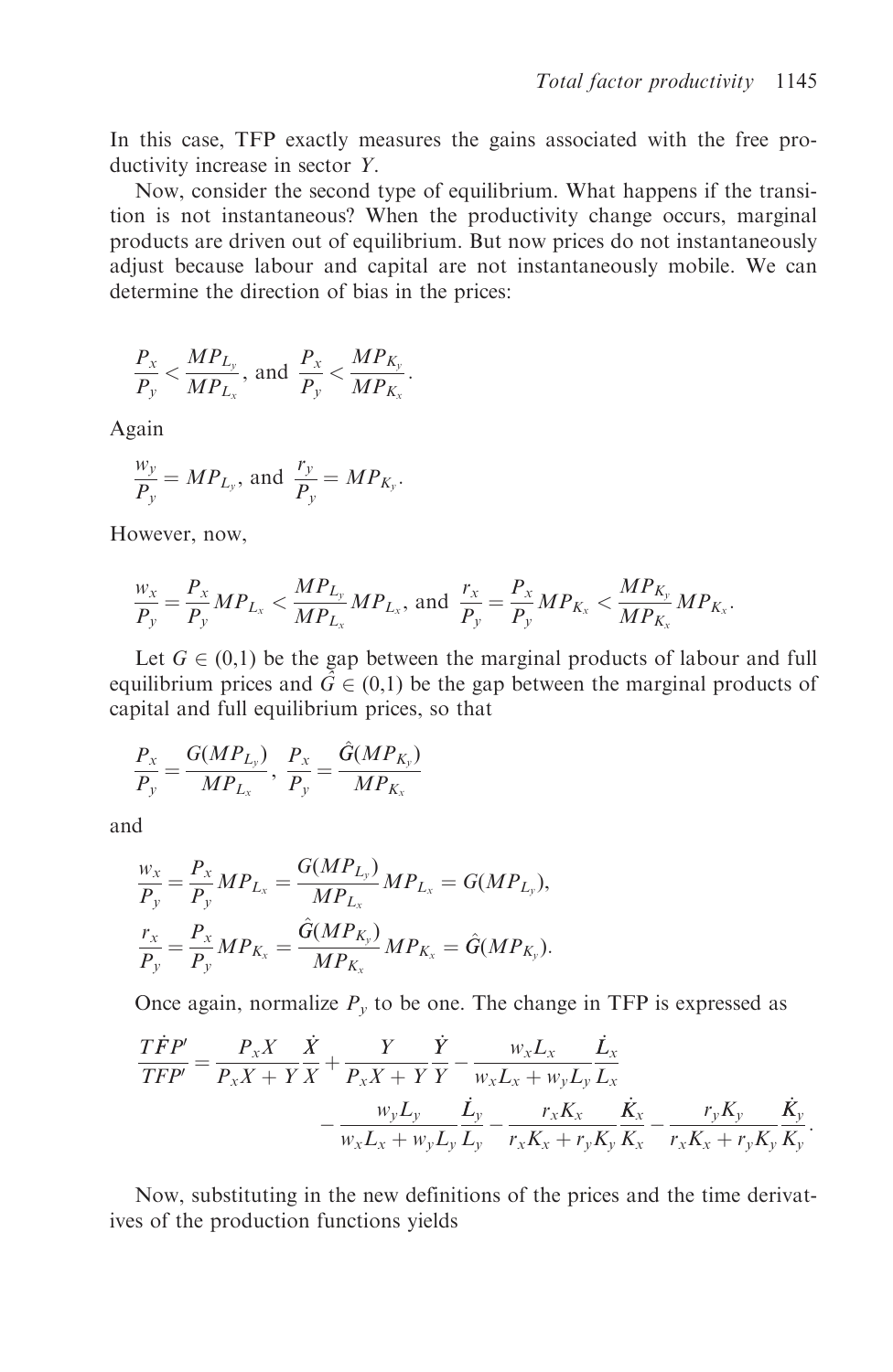$$
\frac{T\dot{F}P'}{TFP'} = \frac{1}{P_xX + Y} \bigg[ G(MP_{L_y})\dot{L}_x + \hat{G}(MP_{K_y})\dot{K}_x + MP_{L_y}\dot{L}_y + (MP_{K_y})\dot{K}_y + \frac{\dot{B}}{B}Y \bigg] \n- \frac{1}{w_xL_x + w_yL_y} [G(MP_{L_y})\dot{L}_x + MP_{L_y}\dot{L}_y] - \frac{1}{r_xK_x + r_yK_y} [\hat{G}(MP_{K_y})\dot{K}_x + MP_{K_y}\dot{K}_y].
$$

We can now subtract the original TFP calculation from the second to determine if there is any bias between the full equilibrium and the transitional equilibrium. If

$$
\frac{T\dot{F}P'}{TFP'} - \frac{T\dot{F}P}{TFP} < 0,
$$

then the transitional calculation under estimates the gains. If the inequality is reversed, then TFP overestimates the gains.

First, we note that  $T\dot{F}P/TFP$  is a positive term in  $T\dot{F}P'/TFP'$  so that we can eliminate  $1/(P_xX + Y)$  [( $\dot{B}/B$ )Y] from both TFP calculations leaving just the remaining terms in TFP'/TFP'. Making use of the fact that  $\dot{L}_x = -\dot{L}_y$  and  $\dot{K}_x = -\dot{K}_v$ , we get the following:

$$
\frac{T\dot{F}P'}{TFP'} - \frac{T\dot{F}P}{TFP} = \left[ \frac{G(MP_{L_y}) - MP_{L_y}}{P_xX + Y} - \frac{G(MP_{L_y}) - MP_{L_y}}{w_xL_x + w_yL_y} \right] \dot{L}_x + \left[ \frac{\hat{G}(MP_{K_y}) - MP_{K_y}}{P_xX + Y} - \frac{\hat{G}(MP_{K_y}) - MP_{K_y}}{r_xK_x + r_yK_y} \right] \dot{K}_x \tag{A2}
$$

or

$$
= \left[\frac{1}{P_xX+Y} - \frac{1}{w_xL_x+w_yL_y}\right][G(MP_{L_y}) - MP_{L_y}]\dot{L}_x + \left[\frac{1}{P_xX+Y} - \frac{1}{r_xK_x+r_yK_y}\right][\hat{G}(MP_{K_y}) - MP_{K_y}]\dot{K}_x.
$$

We want to sign this to determine if there is bias in the Divisia index when the marginal products are not fully adjusted to long-run competitive equilibrium. To do this, note the following:

$$
[G(MP_{L_y}) - MP_{L_y}] \dot{L}_x > 0, \text{and} [\hat{G}(MP_{K_y}) - MP_{K_y}] \dot{K}_x > 0, \text{ since}
$$
  

$$
[G(MP_{L_y}) - MP_{L_y}] < 0, \dot{L}_x < 0, [\hat{G}(MP_{K_y}) - MP_{K_y}] < 0, \text{and } \dot{K}_x < 0.
$$

Thus, the two expressions left to evaluate are

 $\frac{1}{P_x X + Y} - \frac{1}{w_x L_x + w_y L_y}$  $\begin{bmatrix} 1 & 1 & 1 \end{bmatrix}$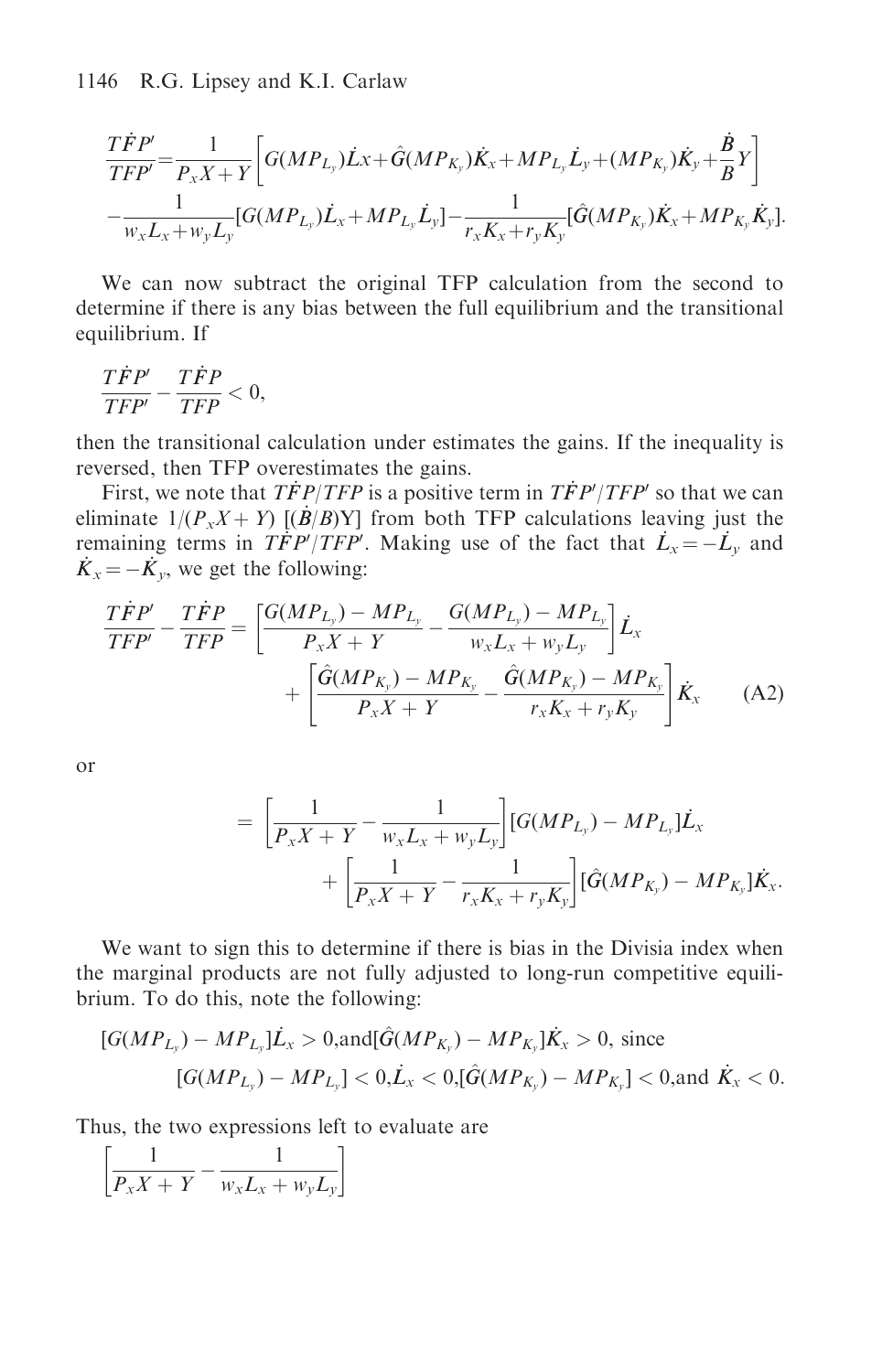and

$$
\left[\frac{1}{P_x X + Y} - \frac{1}{r_x K_x + r_y K_y}\right].
$$

By evaluating the expressions around zero we get

$$
\left[\frac{1}{P_x X + Y} - \frac{1}{w_x L_x + w_y L_y}\right] = G(M P_{L_x}) \left(1 - \frac{1}{\alpha}\right)
$$
  
+ 
$$
\left(M P_{L_y}\right) \left(1 - \frac{1}{\gamma}\right) < 0 \text{ if } \alpha < 1 \text{ and } \gamma < 1
$$

and

$$
\left[\frac{1}{P_xX+Y}-\frac{1}{r_xK_x+r_yK_y}\right] = \hat{G}(MP_{K_x})\left(1-\frac{1}{\beta}\right)
$$
  
+ 
$$
(MP_{K_y})\left(1-\frac{1}{\sigma}\right) < 0 \quad \text{if } \beta < 1 \text{ and } \sigma < 1.
$$

This says that

$$
\frac{T\dot{F}P'}{TFP'} - \frac{T\dot{F}P}{TFP} < 0 \text{ for } \alpha < 1, \gamma < 1, \beta < 1 \text{ and } \sigma < 1.
$$

We can also see that there is no bias if all of these parameters are just equal to one, which implies that the production functions have increasing returns to scale. This implies that there is an identifiable bias in TFP calculations where marginal products are in transitional equilibrium. This negative bias exists for decreasing returns to scale, constant returns to scale, and even some parameterizations leading to increasing returns to scale. Furthermore, for sufficiently large increasing returns to scale there will be an upward bias of measured TFP.

#### References

Abramovitz, M. (1956) 'Resource and output trends in the U.S. since 1870,' American Economic Review 46, 5–23

Barro, R.J. (1999) 'Notes on growth accounting,' Journal of Economic Growth 4, 119–37

- Basu and Fernald (1995) 'Are apparent productive spillovers a figment of specification error?' Journal of Monetary Economics 36, 165–88
- –– (1997) 'Returns to scale in U.S. productions: estimates and implications,' Journal of Political Economy 105, 249–83
- Bekar, Clifford, and Richard G. Lipsey (forthcoming) 'Science, institutions, and the Industrial Revolution,' Journal of European Economic History
- Berg, Maxime, and Pat Hudson (1994) 'A Comment on the Crafts-Harley View of the Industrial Revolution,' Economic History Review NS 47, 147–9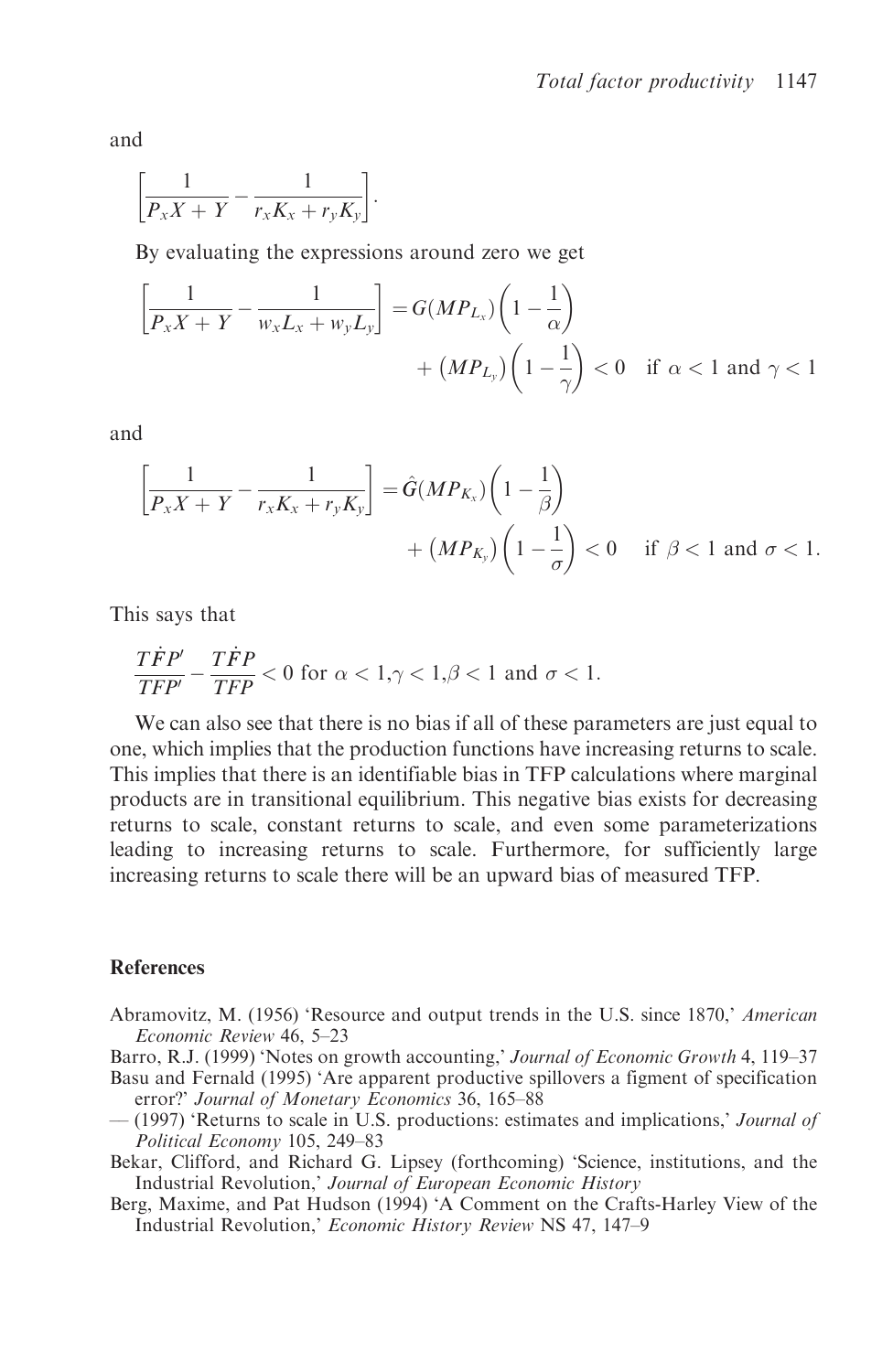- Blaug (1997) 'Competition as an end-state and competition as a process,' in Trade Technology and Economics: Essays in Honor of Richard G. Lipsey, ed. B. Curtis Eaton and Richard G. Harris (Cheltenham, U.K.: Edward Elgar)
- Caballero, R., and R. Lyons (1990) 'Internal and external economies in European industries,' European Economic Review 34, 805–30
- –– (1992) 'External effects in the U. S. procyclical productivity,' Journal of Monetary Economics 29, 209–26
- Carlaw, Kenneth, and Steven Kosempel (1994) 'The sources of economic growth in Canada,' Economics of Innovation and New Technology 13, 299–309
- Carlaw, Kenneth, and Richard G. Lipsey (2002) 'Externalities, technological complementarities and sustained economic growth,' Research Policy 31, 1305–15
- –– (forthcoming) 'A model of GPT-driven, sustained growth,' Economic Journal
- Crafts, N.F. (1996) 'The first Industrial Revolution: a guided tour for growth economists,' American Economic Review 86, 197–201
- Crafts, N.F., and C. K. Harley (1992) 'Output growth and the industrial revolution,' Economic History Review 45, 703–30
- Diewert, E., (1987) 'Index numbers,' in Eatwell, Milgate, and Newman (1987)
- Diewert, E., and D. Lawrence (1999) 'Measuring New Zealand's productivity,' New Zealand Treasury Working Paper http://www.treasury.govt.nz/workingpapers/1999/  $99-5.9$ sp.
- Diewert, W.E., and A.O. Nakamura (2003) 'Index number concepts, measures and decompositions of productivity growth,' Journal of Productivity Analysis 19, 127–59
- Eatwell, J., M. Milgate, and P. Newman, eds (1987) The New Palgrave, a Dictionary of Economics (London: Macmillan)
- Fare, Grosskopf, and Margaritis (1996) 'Productivity growth,' in A Study of Economic Reform: The Case of New Zealand, ed. B. Silverstone, A. Bollard, and R. Lattimore Contributions to Economic Analysis, vol. 236 (Amsterdam: Elsevier)
- Fare, Grosskopf, Norris, and Zhang (1994) 'Productivity growth, technical progress, and efficiency change in industrialized countries,' American Economic Review 84, 66–83
- Freeman, Chris, and F. Louca (2002) As Time Goes By: From the Industrial Revolution to the Information Revolution (Oxford: Oxford University Press).
- Gordon, R.J. (2000) 'Does the ''New Economy'' measure up to the great inventions of the past?,' NBER Working Paper No. 7833, Washington, DC
- Greenwood, J., Z. Hercowitz, and P. Krusell (1997) 'Long run implications of investment-specific technological change,' American Economic Review 87, 342–62
- –– (2000) 'The role of investment-specific technological change in the business cycle,' European Economic Review 44, 91–115
- Griliches, Z. (1987) 'Productivity: measurement problems,' in Eatwell, Milgate, and Newman (1987)
- –– (1994) 'Productivity, R&D, and the data constraint,' American Economic Review 84, 1–24
- –– (1995) 'The discovery of the residual,' NBER Working Paper No. 5348, Washington, DC
- Grubler, Arnulf (1998) Technology and Global Change (Cambridge: Cambridge University Press)
- Hall, Robert E. (1988) 'The relation between price and marginal cost in U.S. industry,' Journal of Political Economy 96, 921–47
- Harberger, A. (1998) 'A vision of the growth process,' *American Economic Review* 88, 1–32
- Helpman, Elhanan, ed. (1998) General Purpose Technologies and Economic Growth (Cambridge, MA: MIT Press)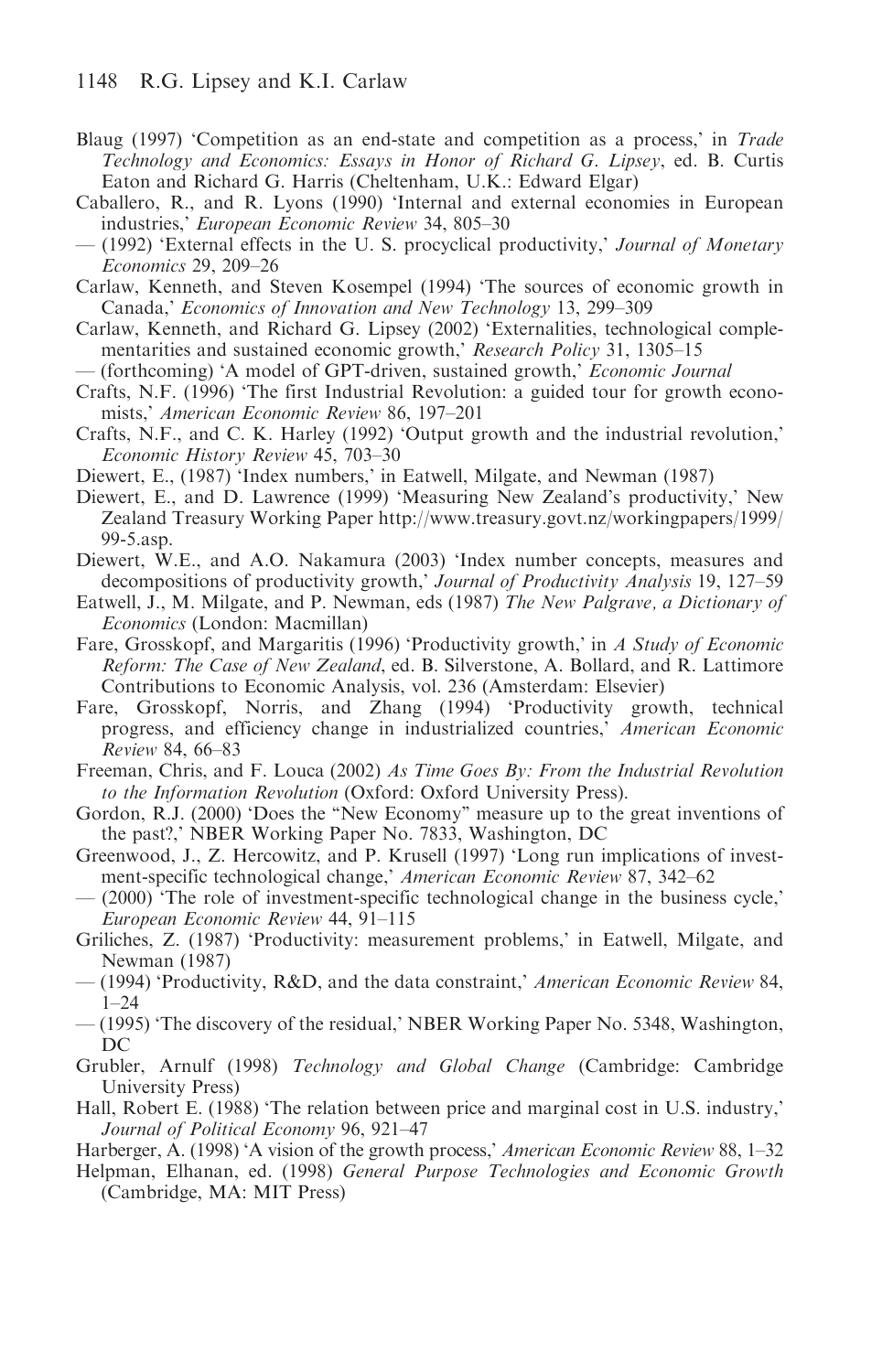- Hulten, Charles R. (1979) 'On the importance of productivity change,' American Economic Review 65, 126–36
- –– (2000) 'Total factor productivity: a short biography,' NBER Working Paper No. 7471, Washington, DC
- IMF Staff (2000) Country Report No. 00/34
- Jorgenson, Dale (1995) Productivity, Vol. 1, Postwar U.S. Economic Growth (Cambridge, MA: MIT Press).
- –– (2001) 'Information technology and the U.S. economy,' American Economic Review 91, 1–32
- Jorgensen, Dale, and B.M. Fraumeni (1995) 'The accumulation of human and nonhuman capital 1948–1984,' in Jorgensen (1995)
- Jorgensen, Dale, and Z. Griliches (1967) 'The explanation of productivity change,' Review of Economic Studies 34, 249–83
- Jorgensen, Dale, and K.J. Stiroh (2000) 'U.S. economic growth at the industry level,' American Economic Review, Papers and Proceedings 90, 161–7
- Jorgensen, Dale, Frank Gollop, and B.M. Fraumeni, (1987) Productivity and U.S. Economic Growth (Cambridge, MA: Harvard University Press)
- Krugman, Paul (1996) 'The myth of Asia's miracle,' in Pop Internationalism (Cambridge, MA: MIT Press).
- Lipsey, Richard G. (1992) 'Global change and economic policy,' in The Culture and Power of Knowledge: Inquiries into Contemporary Societies, ed. Nico Stehr and Richard V. Ericson (Berlin: Walter de Gruyter)
- –– (1993) 'Globalisation, technological change and economic growth,' Annual Sir Charles Carter Lecture, Northern Ireland Economic Council, Report No. 103; reprinted in Lipsey (1997)
- –– (1994) 'Markets, technological change and economic growth,' Pakistan Development Review 33, 327–52; reprinted in Lipsey (1997)
- –– (1997) The Selected Essays of Richard Lipsey, Vol. I, Microeconomics, Growth and Political Economy; Vol. II, Macroeconomic Theory and Policy (Cheltenham, U.K.: Edward Elgar)
- $-$  (2002) 'The productivity paradox: a case of the emperor's new clothes,' ISUMA: Canadian Journal of Policy Research, Special Issue on Policies for the New Economy, 3, 120–6
- Lipsey, Richard G., and Clifford Bekar (1995) 'A structuralist view of technical change and economic growth,' in Bell Canada Papers on Economic and Public Policy (Kingston, ON: John Deutsch Institute)
- Lipsey, Richard G., Clifford Bekar, and Kenneth Carlaw (1998a) 'What requires explanation,' in Helpman (1998)
- –– (1988b) 'The consequences of changes in GPTs,' in Helpman (1998)
- Metcalf, S. (1987) 'Technical change,' in Eatwell, Milgate, and Newman (1987)
- Nelson, Richard R. (1964) 'Aggregate production function and medium-range growth projections,' American Economic Review 54, 575–606
- Pack, H., and L.E. Westphal (1986) 'Industrial strategy and technological change: theory or reality,' Journal of Development Economics 22, 87–128
- Pomeranz, Kenneth (2000) The Great Divergence: China, Europe and the Making of the Modern World Economy (Princeton, NJ: Princeton University Press)
- Prescott, E.C., (1998) 'Needed a theory of total factor productivity,' *International* Economic Review 39, 525–51
- Rosenberg, Nathan (1982) Inside the Black Box: Technology and Economics (Cambridge: Cambridge University Press)
- Rymes, Thomas K., (1971) On Concepts of Capital and Technical Change (Cambridge: Cambridge University Press)